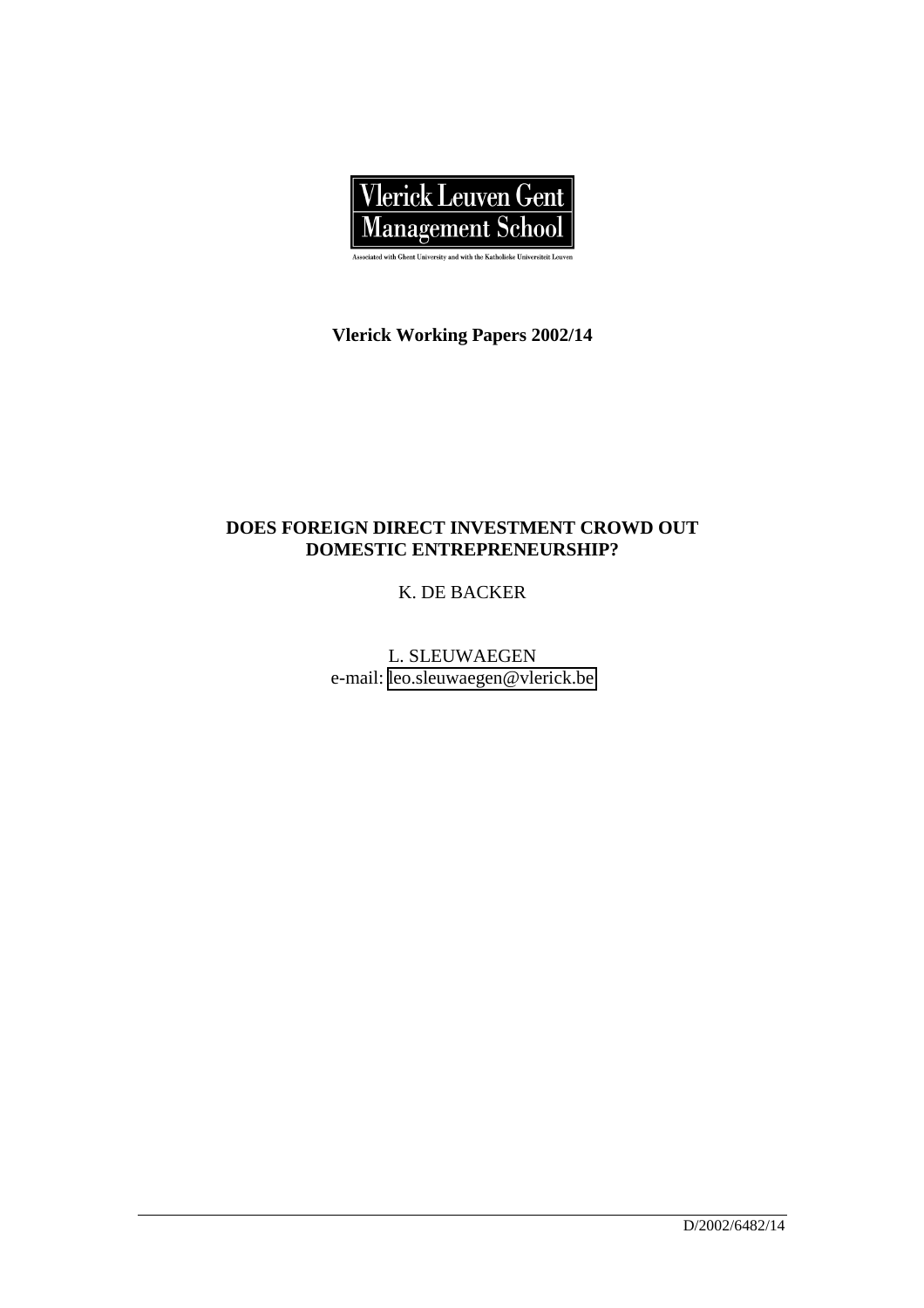## **DOES FOREIGN DIRECT INVESTMENT CROWD OUT DOMESTIC ENTREPRENEURSHIP?**

## **KOEN DE BACKER**<sup>1</sup>**,**

## **LEO SLEUWAEGEN**²

1 Katholieke Universiteit Leuven and Universitat Pompeu Fabra Barcelona

2 Katholieke Universiteit Leuven, Erasmus Universiteit Rotterdam, Vlerick Leuven Gent Management School

Corresponding author:

Naamsestraat 69, 3000 Leuven, Belgium, tel. 32 16 32 68 71, fax 32 16 32 67 32, email:koenraad.debacker@econ.kuleuven.ac.be

Financial support of Belgian Federal Government (DWTC-project SE/01/003 on 'Globalisation') and K.U.Leuven (Onderzoeksfonds-project OT/96/03 on 'Firm and industry dynamics') and European Commission (TMER-project ERBFMRXCT98- 0215 on 'Foreign Direct Investment and the Multinational Corporation: New Theories and Evidence') is gratefully acknowledged.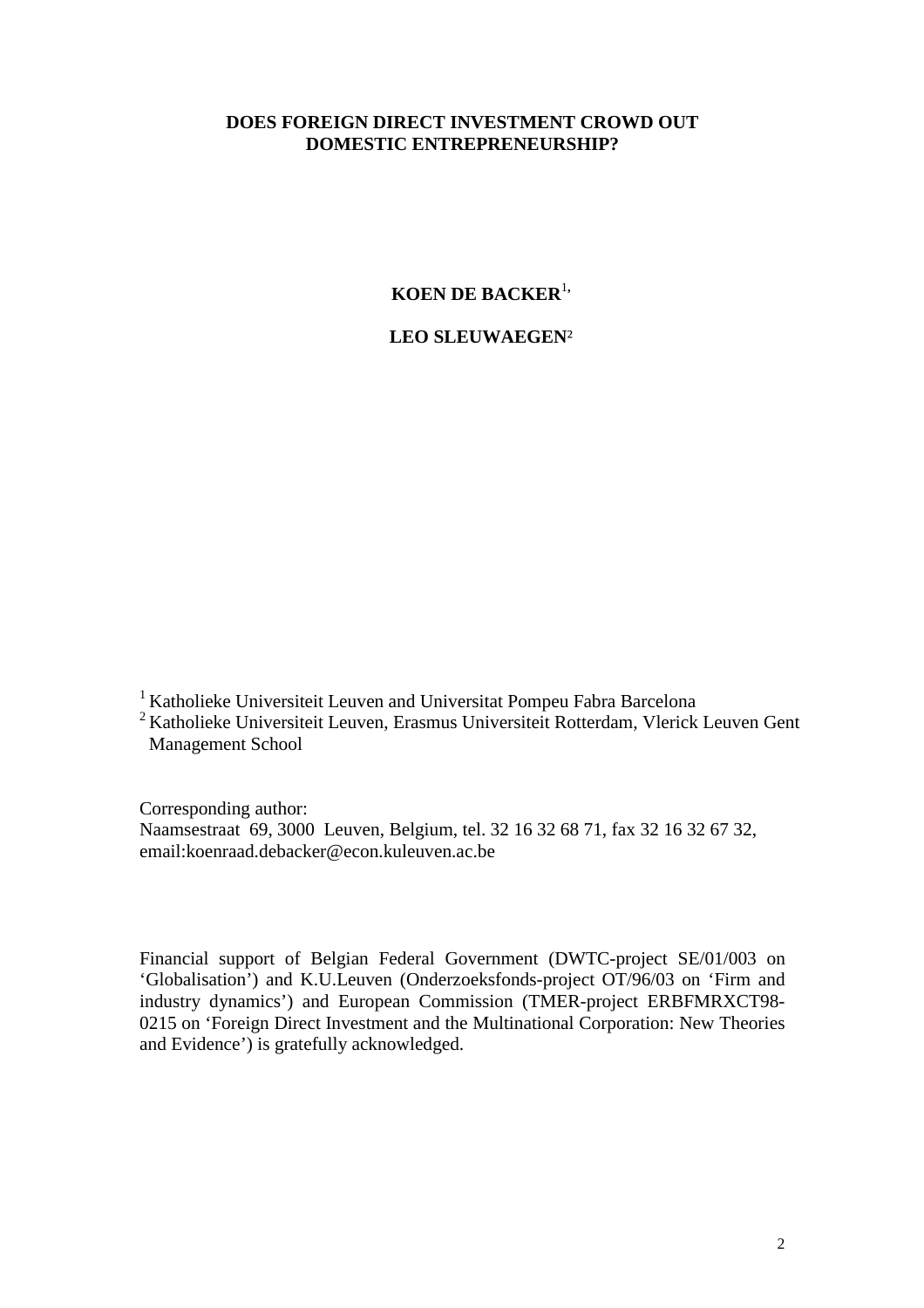### **DOES FOREIGN DIRECT INVESTMENT CROWD OUT DOMESTIC ENTREPRENEURSHIP?**

## **ABSTRACT**

In analyzing firm entry and exit across Belgian manufacturing industries, this paper presents evidence that import competition and foreign direct investment discourage entry and stimulate exit of domestic entrepreneurs. These results are in line with theoretical occupational choice models, where it is shown that crowding out of domestic entrepreneurs through foreign direct investment works through selection in product and labor markets. However, the empirical results also suggest important long term structural positive effects of FDI on domestic entrpreneurship as a result of learning, demonstration, networking and linkage effects between foreign and domestic firms which tend to moderate or even reverse crowding out effects on domestic entrepreneurship.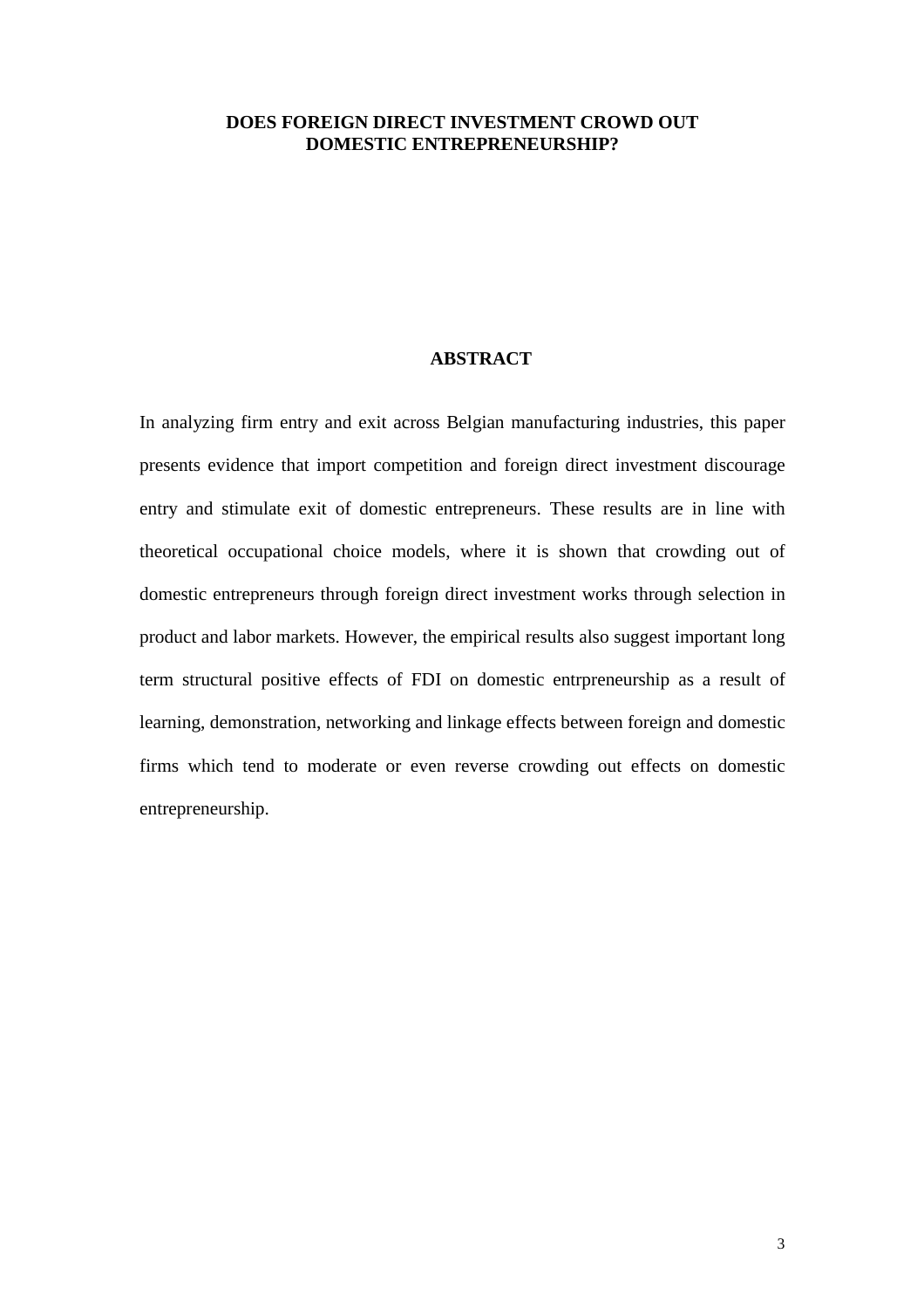#### **INTRODUCTION**

Reflecting the lack of convergence in the literature toward a single definition of entrepreneurship, previous research has produced a diversity of operational approaches among which the creation of new firms as one dimension of entrepreneurial activity occupies a central position in theoretical as well as empirical work. Theoretical models of firm formation have typically endogenized the supply of entrepreneurs in a closed economy setting, thereby concentrating on the personal and social characteristics of entrepreneurs (Lucas (1978), Oi (1983)) and risk attitude (Kanbur (1979), Kihlstrom and Laffont (1979)). In contrast, focusing on open economies Grossman (1984) theoretically showed that import competition and foreign direct investment (FDI) hinders the formation of the 'entrepreneurial class'. International competition causes the number of domestic entrepreneurs to fall since it leads to lower international prices on product markets and a crowding out effect of local ventures by foreign firms on the local labor market.

In line with the theoretical models, empirical work has often operationalized entrepreneurship as the creation or establishment of new firms. Unfortunately, the work so far largely neglected the impact of foreign entry by means of foreign direct investment (FDI) on domestic entrepreneurship. Recent research has increasingly distinguished between domestic and foreign entry/exit; it has however not yet analyzed the direct interdependence between domestic and foreign entry. Instead previous work has extensively studied the differential impact of entry/exit barriers and differential incentives for domestic versus foreign entry/exit (Gorecki (1976), Shapiro (1983), Baldwin and Gorecki (1987), Khemani and Shapiro (1988), Geroski (1991), Mata and Portugal (1997)).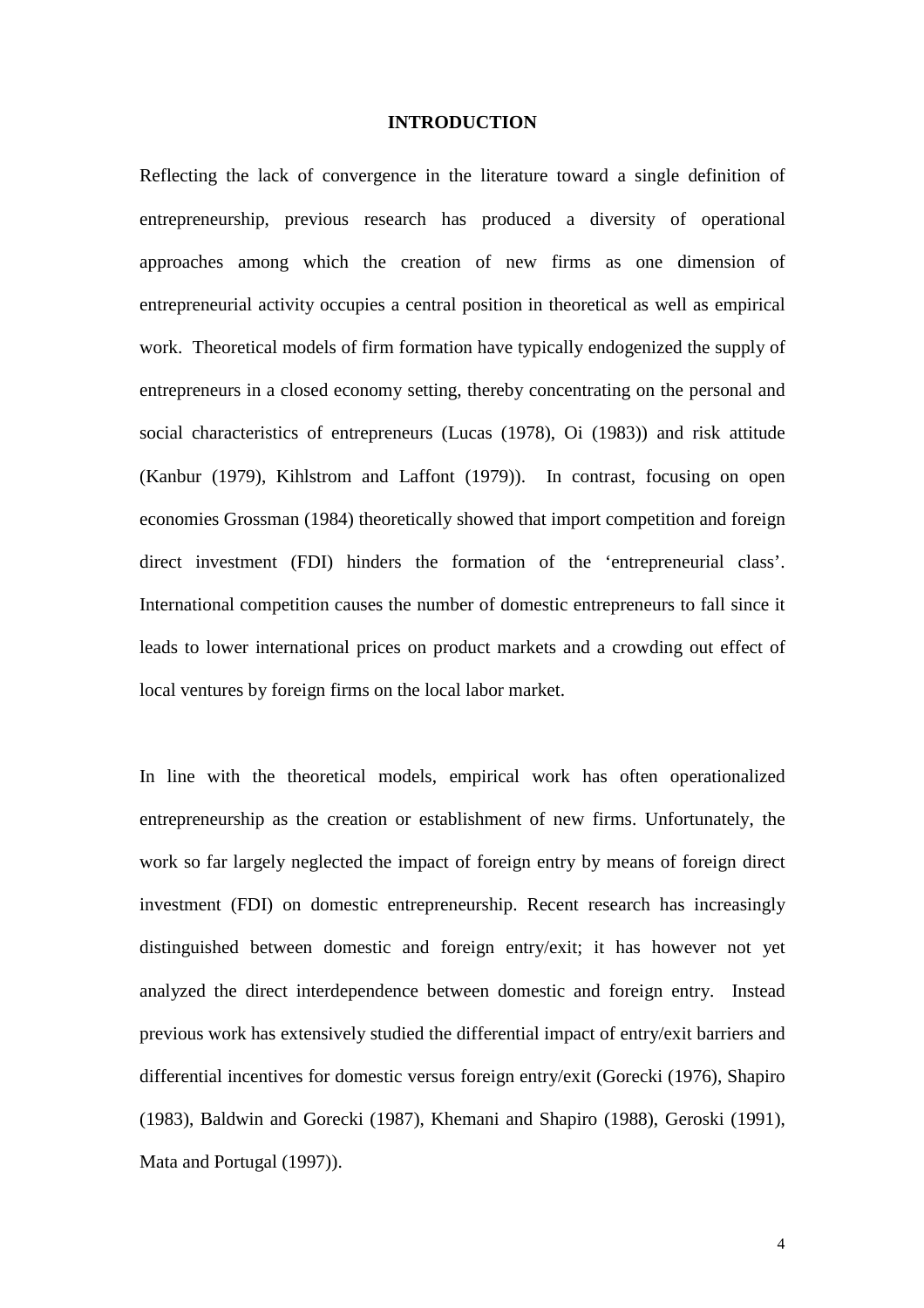By not taking FDI into account, previous empirical studies on entry in (small) open economies may have produced biased results. Belgium for example, traditionally characterized by high import shares and a large presence of foreign based multinational firms (MNEs) in manufacturing industries, has consistently reported lower (domestic) entry rates than other European countries (Eurostat (1998)). In a more recent period 1990-1995 the opposite observation has emerged with Belgium showing a net outflow of FDI together with a simultaneous increase in the number of domestic firms.

The aim of this paper is to empirically assess the impact of international competition on domestic entrepreneurship, and to analyze if foreign firms have crowded out domestic entrepreneurs in Belgium. In doing this, the empirical analysis also considers explicitly structural positive effects of FDI on entry, as put forward by recent theoretical models demonstrating possible complementary effects between foreign and domestic firms (Rodriguez-Clare (1996), Markusen and Venables (1999)). Because of demonstration, networking and spillover effects, foreign firms may actually stimulate local entrepreneurship if the necessary stimulating conditions are created, as recently discussed in the World Investment Report 'Promoting linkages' (UNO (2001)) documenting several (developing) country studies.

While the crowding out effect of FDI on local entrepreneurship has mainly been discussed in developing countries (Caves (1996)), this paper analyzes this effect in the context of Belgium, an open industrialized country. Given the similarity between Belgium and other EC countries like Ireland and Spain in attracting FDI (Sleuwaegen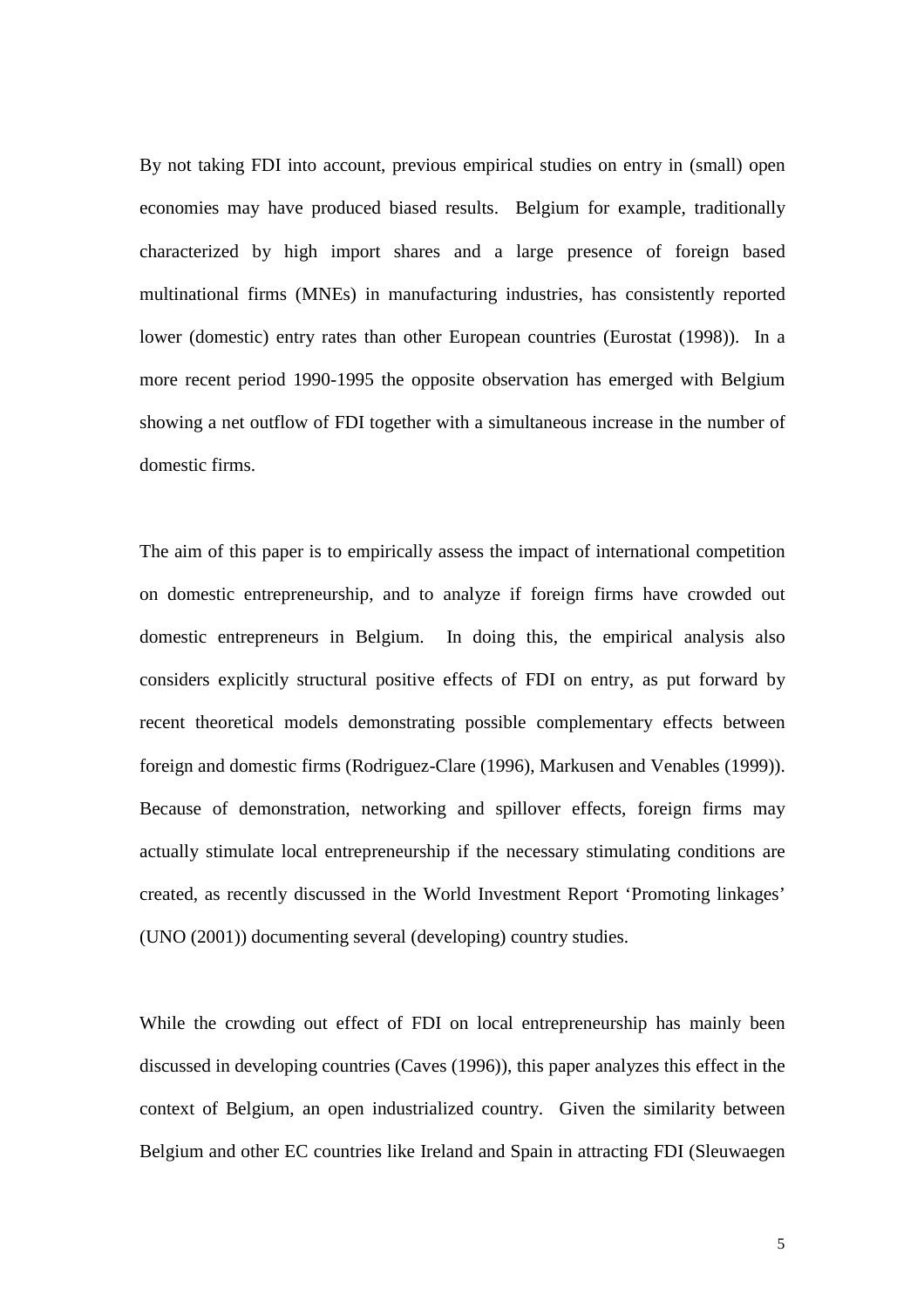and De Backer (2000)), the results of this analysis are not necessarily limited to Belgium but may carry over to other open economies. The data for the empirical analysis come from a unique database that was obtained by merging two datasets: at the one side the files of the Central Balance Sheet Office (National Bank of Belgium) collecting the annual reports of all firms active in Belgian manufacturing, and at the other side the foreign firms database of the Federal Planning Bureau identifying firms active in Belgium that were at least 50% foreign owned.

# **OCCUPATIONAL CHOICE, DOMESTIC ENTREPRENEURSHIP AND FOREIGN DIRECT INVESTMENT**

Firm formation has traditionally been studied within occupational choice models, in which individuals compare the wage they can earn as a worker with the entrepreneurial income they can obtain if they start their own business. The first theoretical contributions essentially predict that the likelihood of individuals starting a new firm is a positive function of persons' managerial ability (Lucas (1978), Oi (1983)) and a negative function of a persons' risk attitude (Kanbur (1979), Kihlstrom and Laffont (1979)). Models which do not only allow for differences in managerial/entrepreneurial ability between individuals but also for differences in worker ability (which are reflected in wage differentials), show however that the best potential entrepreneurs may end up as wage workers (Jovanovic (1994)).

The above studies have typically modeled the decision to become entrepreneur in a closed economy setting. An exception is Grossman (1984) who modeled firm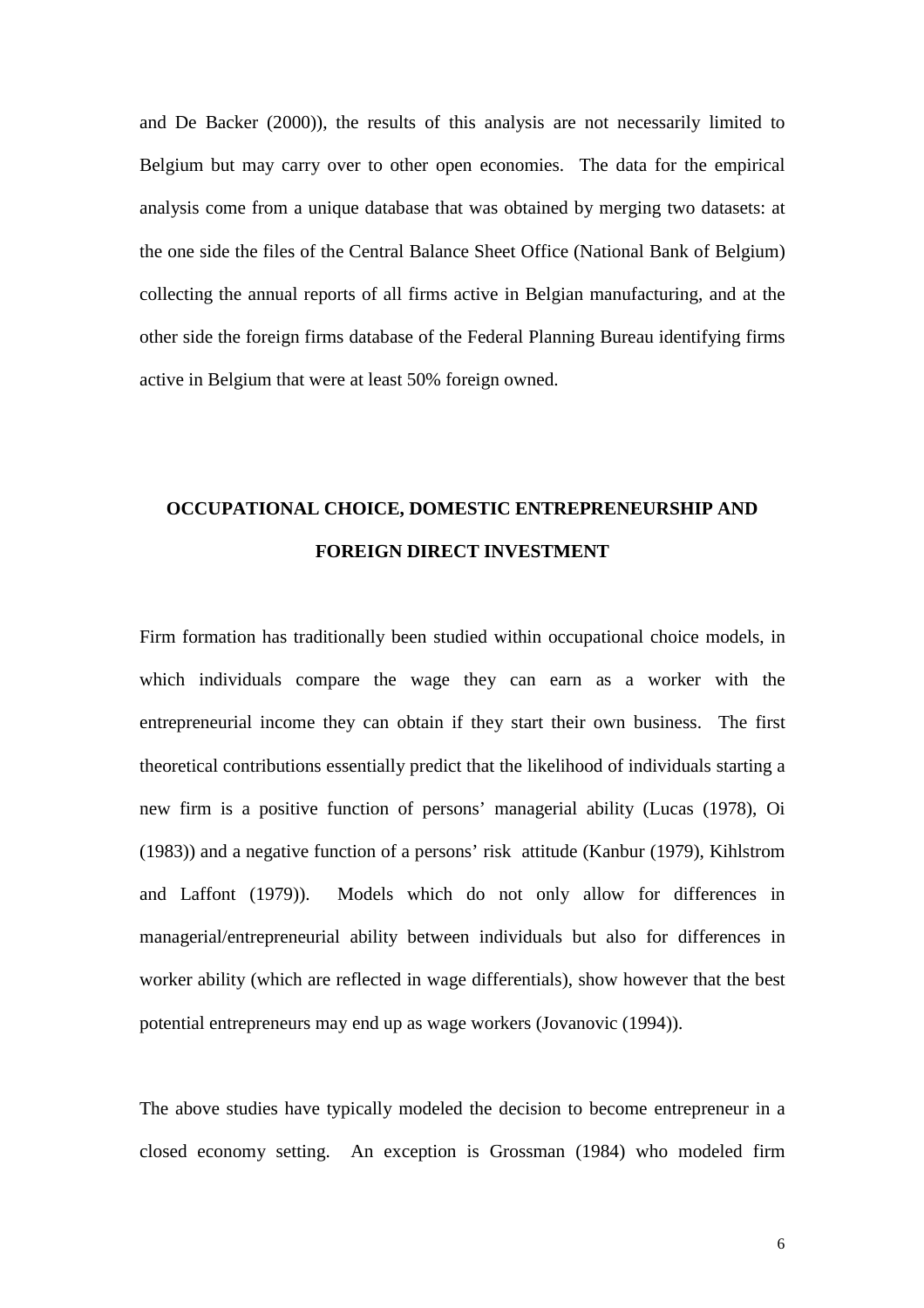formation in an open economy and analyzed the impact of foreign trade and investment on the formation of domestic entrepreneurs. Grossman showed that import competition and foreign direct investment causes the number of local entrepreneurs to fall as the result of lower prices on the product market which reduce the entrepreneurial income more than the wage income. As only differences in entrepreneurial skills are taken into account in this model, the most capable individuals become entrepreneurs. While foreign direct investment is similar to import competition with respect to product market competition, the entry of foreign firms generates however an additional effect on domestic entrepreneurship since these firms also crowd out domestic firms on the labor market. This crowding out effect does not only result in a lower number of domestic entrepreneurs but also gives rise to a situation where the best entrepreneurs may become workers in the affiliates of foreign based MNE once differences in worker ability are taking into account and technological superiority of MNEs is recognized.

This additional effect of FDI on the labor market can best be illustrated by extending Jovanovic's (1994) model of firm formation for the entry of foreign firms. In an economy with one consumption good and two homogeneous factors of production (supply of capital K and labor L), individuals decide to start their own business instead of working for an established firm according to the following rule:

$$
px_i F(k, \Sigma_j^1 y_j) - rk - \Sigma_j^1 wy_j \ge wy_i \tag{1}
$$

where  $F(k,l)$  is the firm's output, p the price of the consumption good, r the rental rate and w the wage per efficiency unit. Reflecting differences in entrepreneurial and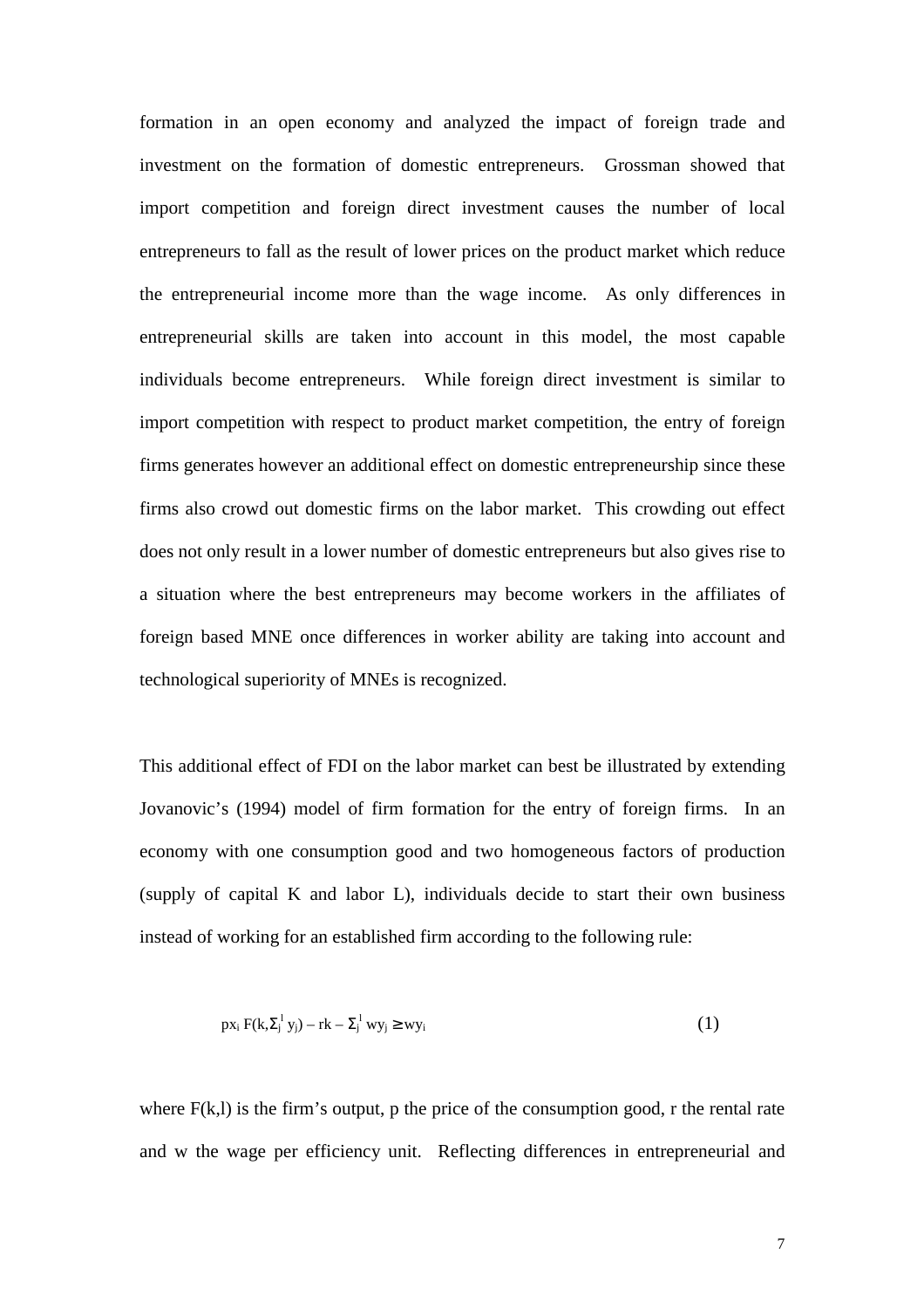worker ability between individuals,  $x_i$  and  $y_i$  represent respectively the entrepreneurial and worker ability of individual i, while  $\Sigma_j^{\perp}$  y<sub>j</sub> represents the sum of worker abilities of the l workers employed in the hypothetical firm. The left side of expression (1) is the entrepreneurial income the individual gets if he starts up his own business, while the right side is the wage income the individual earns if he chooses to become a wage worker. Profit maximization by firm owners leads to the optimal choices of capital (k) and labor (l) per firm, which together with the occupational choice expression in (1) and the factor market clearing conditions determine the optimal level of domestic entrepreneurs (m).

An inflow of foreign direct investment, which essentially entails new competition and the transfer of capital and technology exogenous to the conditions prevailing in the domestic market, changes the number of domestic firms in this economy. Since firm specific advantages transferable across borders enable MNEs to compete successfully in foreign countries with a 'better' production technology compared to local firms (OLI-paradigm (Dunning (1993)), the corresponding higher wages paid by foreign  $firms<sup>2</sup>$  skim the domestic labor market and decrease the labor supply for domestic companies at least in the short term (i.e.  $dL/dFDI < 0$ ). Similar to Jovanovic's result with respect to an increase in the capital stock, comparative statics results show that the derivative of m with respect to the labor supply L is positive<sup>34</sup>, meaning that an

 $2^2$  The 'better' technology and capital intensive production process make employees more productive in foreign companies than in domestic companies (see De Backer and Sleuwaegen (2001)). We assume a dual labor market where wage differences between foreign firms and domestic firms may persist. Given the first order conditions, this higher productivity results ceteris paribus in higher wages. Like in other countries (see for an overview Dunning (1993)), foreign firms in Belgium are found to pay significantly higher (average) wages than domestic firms even after taking into account differences in the skill mix of the employment (De Backer (2001)).

<sup>&</sup>lt;sup>3</sup> Provided that the elasticity of substitution between k and l is less than 1 (see also Lucas (1978) and Jovanovic (1994)).

<sup>&</sup>lt;sup>4</sup> dm/dL = m(LF<sub>II</sub> + KF<sub>kl</sub>)/(K<sup>2</sup>F<sub>kk</sub> + 2KLF<sub>kl</sub> + L<sup>2</sup>F<sub>II</sub>) where F<sub>kk</sub>, F<sub>II</sub> and F<sub>kl</sub> are the second order derivatives of the production function F with respect to respectively k, l, and k and l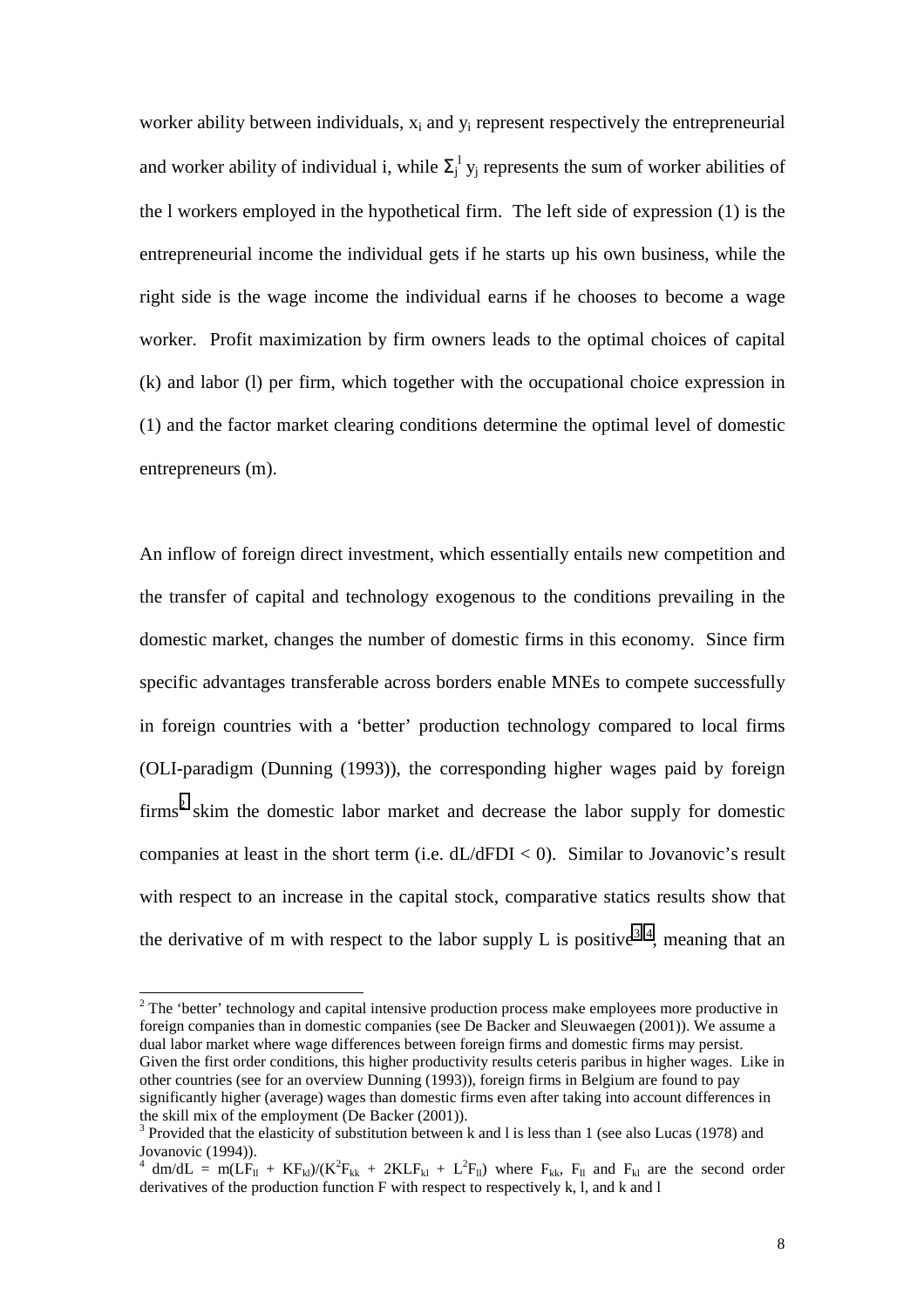inflow of FDI causes the number of domestic entrepreneurs to fall  $\frac{dm}{dFDI} < 0$ . The crowding out of local ventures by foreign firms on the labor market leads to a stronger rise in wages than in entrepreneurial income<sup>5</sup>, stimulating people to become worker instead of entrepreneur. At the same time this causes an increase in the average (domestic) firm size.

The inflow of FDI not only results in a lower number of domestic entrepreneurs but may also alter the distribution of individuals becoming entrepreneur. Foreign direct investment causes the best potential entrepreneurs to choose for worker, as MNEs want to hire the best individuals for managing their subsidiary and therefore implement a wage structure very favorable for people endowed with higher levels of entrepreneurial and worker ability. Assuming like Jovanovic that in a closed economy the best potential entrepreneurs happen to be also the best workers<sup>6</sup>, the most capable persons are effectively drawn into entrepreneurship, i.e. the persons to the right of  $x_1$  in figure  $1^7$ . The entry of foreign firms changes the earnings structure of entrepreneurs and workers as competition between foreign and domestic firms causes profits to fall, and as a consequence entrepreneurial income and wages to decrease ( $\Pi_{\text{DOM}}$ 2 <  $\Pi_{\text{DOM}}$ 1 and  $W_{\text{DOM}}$ 2 <  $W_{\text{DOM}}$ 1<sup>8</sup>). As foreign firms pay on average higher wages than domestic firms ( $W_{MNE} > W_{DOM}$ ) and offer additional benefits for

1

The positive sign can easily be derived by combining Jovanovic's result  $(dm/dk < 0$  or  $m(LF<sub>II</sub> +$  $KF_{kl}/(K^2F_{kk} + 2KLF_{kl} + L^2F_{ll}) < 0$ ) and the fact that the denominator in (2) is equal to the sum of  $(KF_{kk} + 2KLF_{kl} + L^2F_{ll})$ + LF<sub>kl</sub>) and  $(LF_{II} + KF_{kl})$ .

 $<sup>5</sup>$  In Grossman's model (1984) there is no effect on wages because of the infinitely elastic labor supply</sup> in developing countries.

<sup>&</sup>lt;sup>6</sup> With managerial ability denoted as x and worker ability y,  $y = f(x)$  for some strictly increasing function f.

 $7 x_1$  is the level of entrepreneurial capability for individuals are indifferent between becoming entrepreneur and wage worker.

<sup>&</sup>lt;sup>8</sup> Wage incomes  $W_{DOM} = w_{DOM}$ . y and  $W_{MNE} = w_{MNE}$ . y.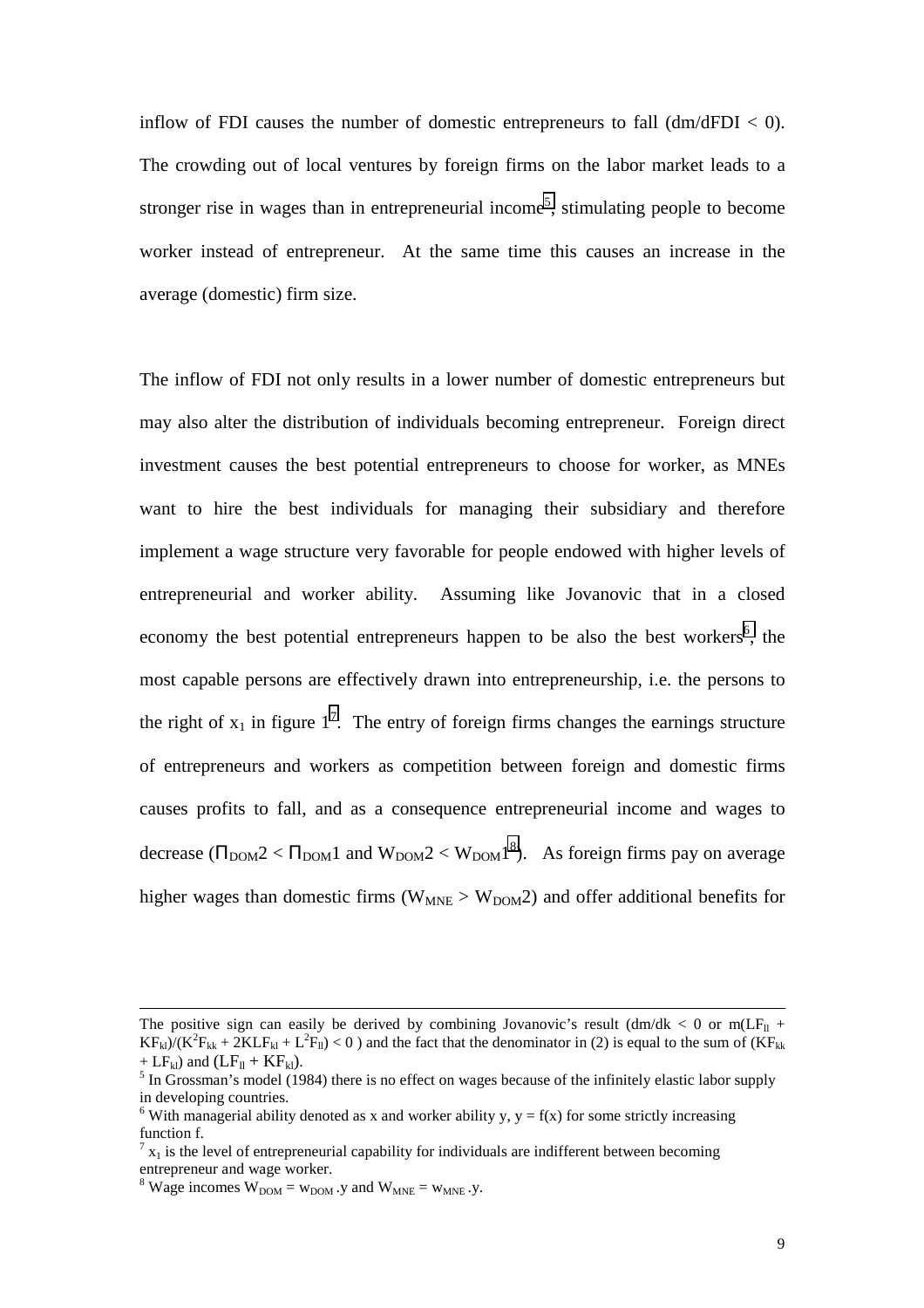very talented managers/workers<sup>9</sup>, these persons are worse off if they decide to stay entrepreneur. The result is that foreign direct investment causes not only the number of domestic entrepreneurs to fall  $(x_3 - x_1 < x - x_1)$  but also the best (domestic) entrepreneurs to become workers. The effect of product market selection of efficient (foreign) firms combined with the self-selection results of potential entrepreneurs are central in the specification of possible crowding out effects in the empirical model of the next section.

*Insert Figure 1 about here*

# **AN EMPIRICAL MODEL OF DOMESTIC ENTREPRENEURSHIP FOR BELGIUM**

Since Orr's (1971) influential work on entry in Canadian manufacturing, an extensive literature has emerged studying incentives and impediments to firm entry and exit (see for an overview Siegfried and Evans (1994), Geroski (1995)). Reflecting the typical closed economy setting of theoretical work on firm formation, most empirical applications in the entry/exit literature were developed in national industry contexts that focused almost exclusively on domestic supply factors inducing or impeding entry/exit. An exception is Sleuwaegen and Dehandschutter (1991) who analyzed the importance of international demand and supply factors for entry and exit in Belgium. Recent work increasingly distinguished between different types of entry and exit, including domestic entry/exit (i.e. by domestic entrepreneurs) and foreign entry/exit

<sup>&</sup>lt;sup>9</sup> Examples are bonuses, stock options, promotion overseas...which essentially means giving the best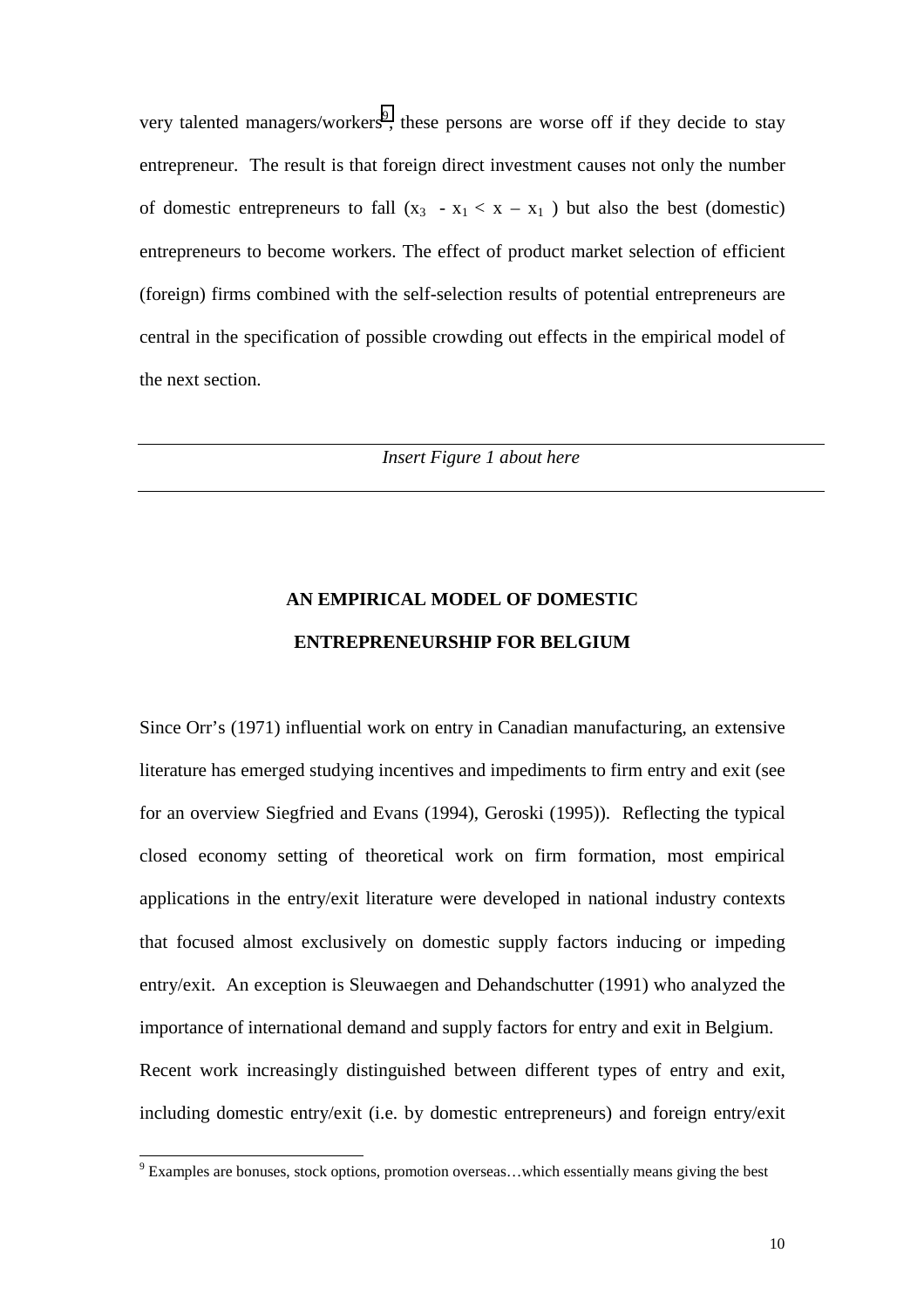(i.e. by MNEs). Unfortunately this research has continued to disregard the effect of international competition on entry and exit of domestic entrepreneurs. The analyses concentrated merely on the differential impact of incentives and barriers for respectively domestic and foreign entry/exit (Gorecki (1976), Shapiro (1983), Baldwin and Gorecki (1987), Khemani and Shapiro (1988), Geroski (1991), Mata and Portugal (1997)). The interdependence between domestic and foreign entry/exit however has not yet been analyzed.

By not taking into account the negative effect of international competition on domestic entrepreneurship, previous studies on entry/exit in (small) open economies may have produced biased results<sup>10</sup>. Aggregate data of entry in Belgium for example suggest a real effect of openness on domestic entrepreneurship as Belgium reported lower entry rates while import competition and the presence of multinational firms were consistently higher than in other EC countries (table 1). And in the more recent period 1990-1995 Belgium showed a net outflow of FDI and a simultaneous rise in the number of domestic firms (table 2). Both observations point at a potential crowding out effect of foreign direct investment on domestic entrepreneurship.

## *Insert Tables 1 and 2 about here*

This paper empirically assesses the role of international competition in the formation of domestic entrepreneurs by linking domestic entry/exit in Belgium during the years 1990-1995 to import competition and foreign direct investment on the industry level.

-

individual a kind of entrepreneurial income.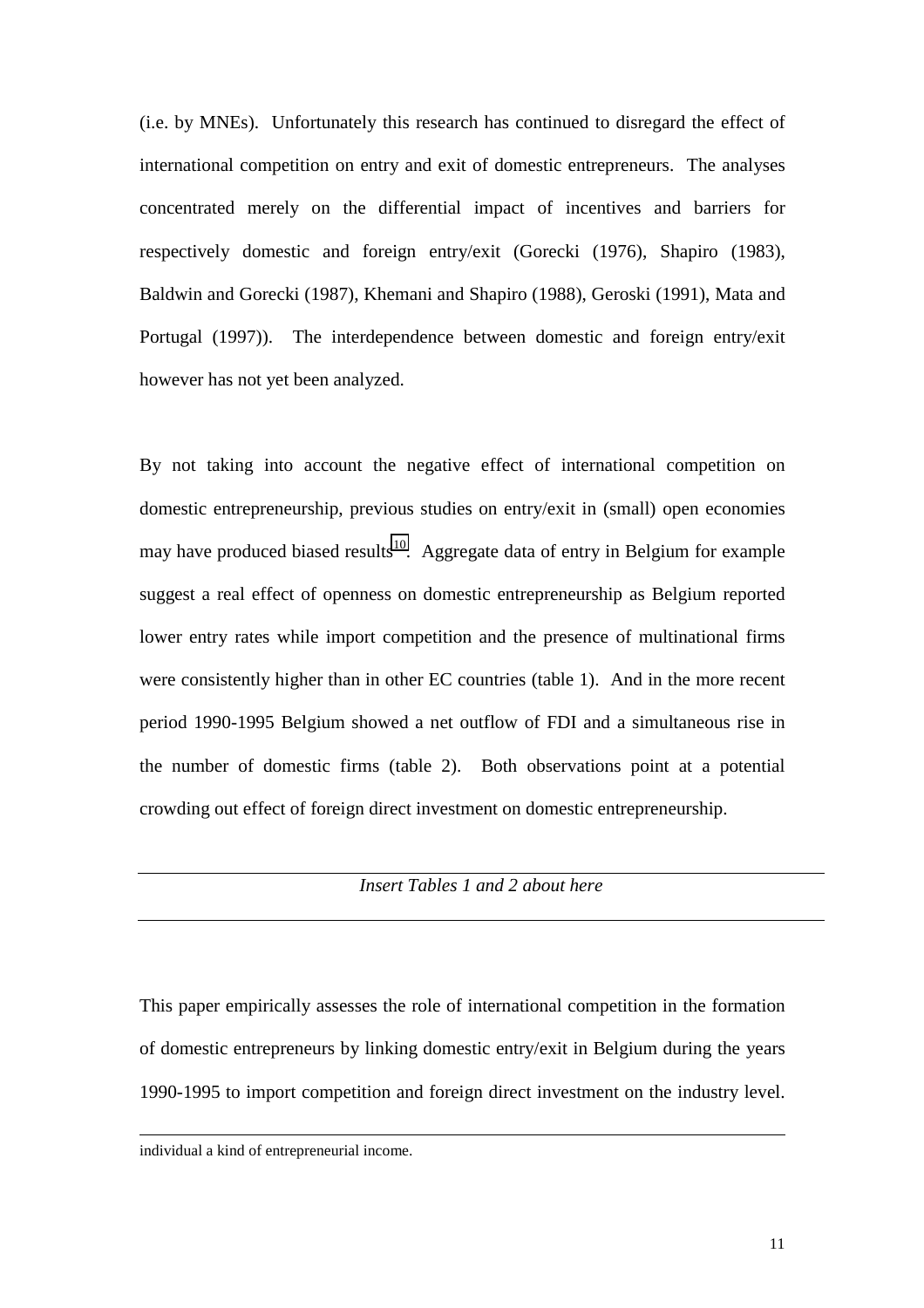Based on the occupational choice models of section 2 it is hypothesized that domestic entry (i.e. number of domestic entrepreneurs starting their own business) is negatively affected by increasing import competition and the inflow of FDI. Likewise, in explaining domestic exit, it is expected that import competition and foreign direct investment stimulate the exit of domestic firms.

In line with previous research, we model net entry as the response to departures of profits from long run sustainable profits<sup>11</sup> where the latter are a function of entry/exit barriers. As it is assumed that net entry at time t is the result of decisions taken at time t-1 based on observations of industry structure in t-1, the expected net entry in industry i in period t equals:

$$
NET ENTRY^*_{i,t} = \gamma (PROFIT_{i,t-1} - PROFIT^*_{i,t-1})
$$
\n(2)

with  $0 < \gamma \leq 1$  measuring the response rate of net entry to profitable opportunities.

Further on, since actually entering an industry may take some time because of the scarcity of resources and institutional rigidities, net entry itself is modeled as an adjustment process in which the actual adjustment is some fixed proportion of the expected adjustment (Geroski and Masson (1987)):

$$
(\text{NET ENTRY}_{i,t} - \text{NET ENTRY}_{i,t-1}) = \delta(\text{NET ENTRY}^*_{i,t} - \text{NET ENTRY}_{i,t-1})
$$
\n(3)

with  $\delta$  = adjustment coefficient and  $0 < \delta \le 1$ .

<sup>&</sup>lt;sup>10</sup> Although Sleuwaegen and Dehandschutter (1991) acknowledge the strong discipline of international competition as being important, import competition and foreign direct investment were not included in their analysis.

 $11$  Also called limit profits, i.e. profits that do not induce net entry (Bain (1956)).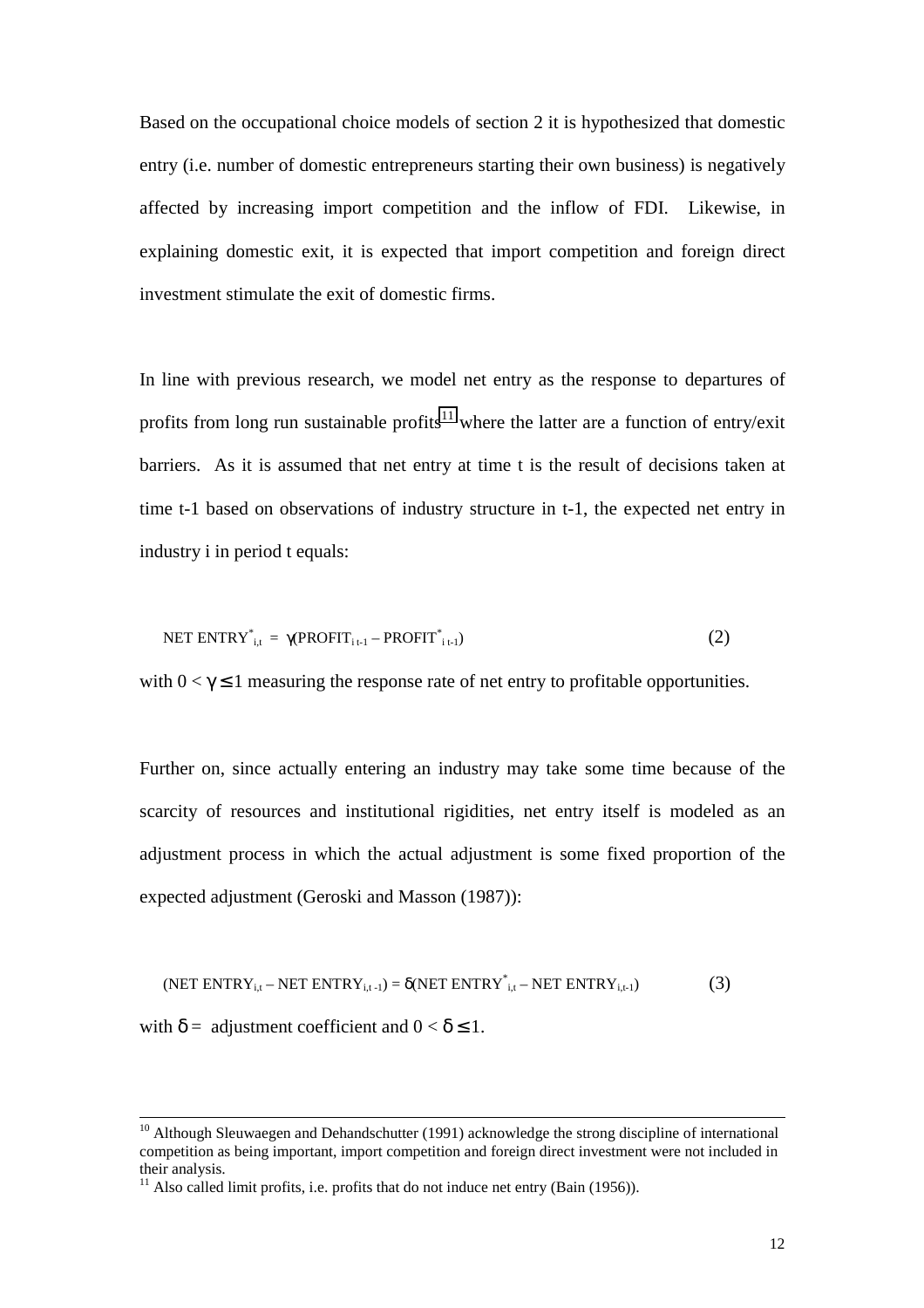By combining expressions (2) and (3) and distinguishing between domestic and foreign entry/exit additionally, entry and exit by domestic firms in industry i at time t are modeled according to the following response functions $^{12}$ .

DOMENTRY<sub>i,t</sub> = 
$$
b_0 + \gamma \delta PCM_{i,t-1} + b_1 \gamma \delta DOMGROWTH_{i,t-1} + b_2 \gamma \delta IMPGROWTH_{i,t-1} + b_3 \gamma \delta PHYSCAP_{i,t-1} + b_4 \gamma \delta SCALE_{i,t-1} +
$$

\n(1-δ)DOMENTRY<sub>i,t-1</sub> +  $b_5(1-\delta) DOMEXIT_{i,t-1} + b_6(1-\delta) FORENTRY_{i,t-1} + b_7(1-\delta) FOREXIT_{i,t-1} + b_8 FORPRES_{i,t-1}$ 

\n(4)

DOMEXIT<sub>i,t</sub> = b<sub>0</sub> + 
$$
\gamma \delta
$$
PCM<sub>i,t-1</sub> + b<sub>1</sub> $\gamma \delta$ DOMGROWTH<sub>i,t-1</sub> + b<sub>2</sub> $\gamma \delta$ IMPGROWTH<sub>i,t-1</sub> +  
\nb<sub>3</sub> $\gamma \delta$ PHYSCAP<sub>i,t-1</sub> + b<sub>4</sub> $\gamma \delta$ SCALE<sub>i,t-1</sub> +  
\n(1- $\delta$ )DOMENTRY<sub>i,t-1</sub> + b<sub>5</sub>(1- $\delta$ )DOMEXTT<sub>i,t-1</sub> +  
\nb<sub>6</sub>(1- $\delta$ )FORMTRY<sub>i,t-1</sub> + b<sub>7</sub>(1- $\delta$ )FORMEXTT<sub>i,t-1</sub> + b<sub>8</sub>FORPRES<sub>i,t-1</sub>

\n(5)

The dependent variables in this model  $DOMENTRY_{i,t}$  and  $DOMEXT_{i,t}$  are expressed as entry and exit rates defined as the number of domestic entrants (exiters) in year t divided by the total number of firms in year t-1 in the industry.

Because of the adjustment behavior assumed in expression (3), lagged entry (exit) is predicted to have a positive sign<sup>13</sup> in the DOMENTRY (DOMEXIT) equation; the larger the coefficient of this variable the slower the adjustment in entry.

The sign of the lagged exit variable (DOMEXIT<sub>i,t-1</sub>) in the entry equation is hypothesized to be positive as entry consists to some extent of the replacement of

 $12$  Modeling (domestic and foreign) entry and exit separately as gross variables instead of modeling net entry, prevents that symmetry is imposed on the entry and exit processes.

<sup>&</sup>lt;sup>13</sup> Likewise Gort and Konakayama (1982) argue that entry may stimulate (potential) entrepreneurs to consider entry as well, although autoregressive models of entry suggest that previous entry may deter current entry.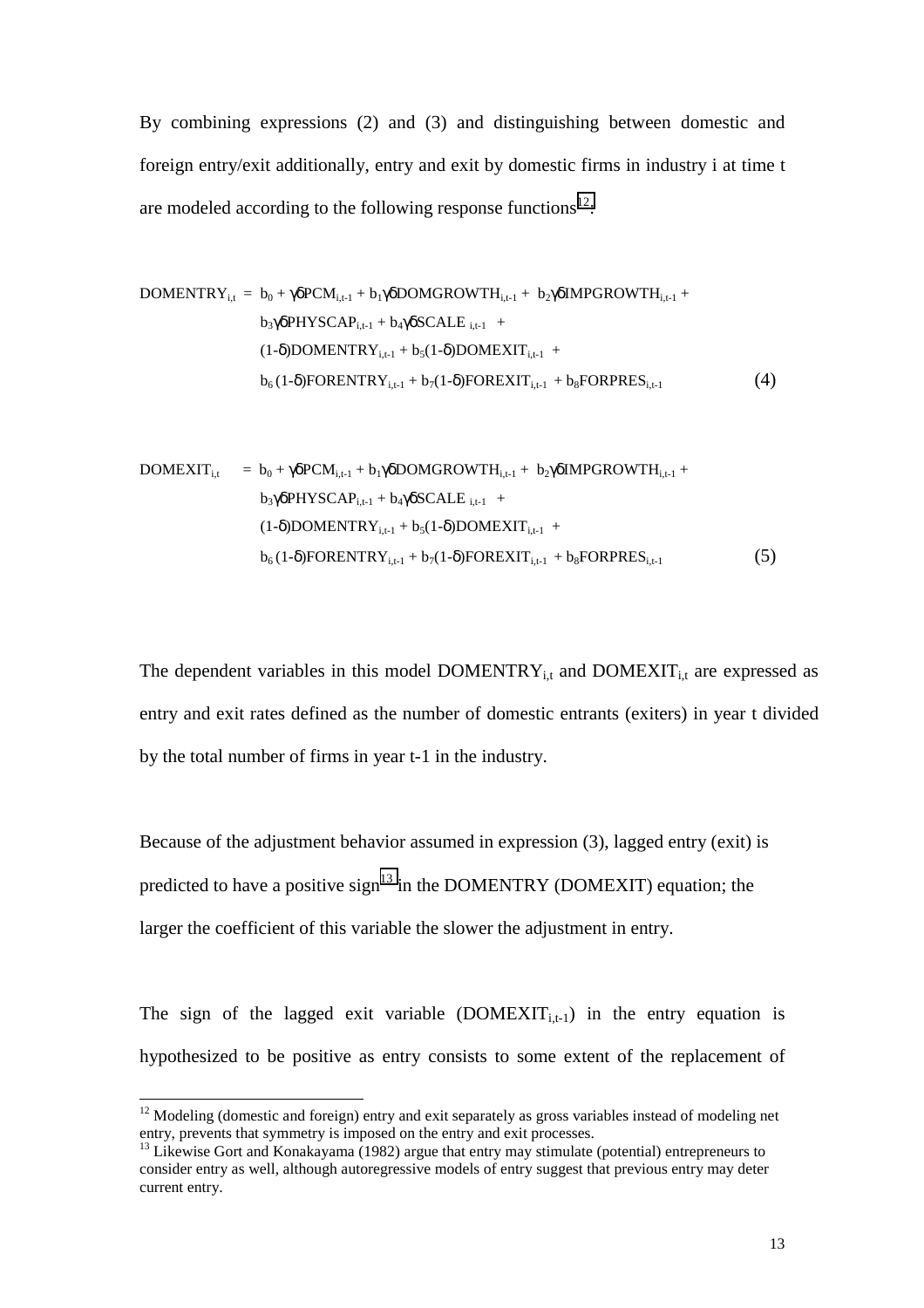exiting firms, with exit providing room for potential entrepreneurs in the industry (Sleuwaegen and Dehandschutter (1991), Rosenbaum and Lamort (1992) Johnson and Parker (1994)). Displacement on the other hand concerns the positive effect of entry on exit, from new entry that results in stronger competitive pressure leading to the exit of incumbent firms. Consequently, the coefficient of the lagged entry variable (DOMENTR $Y_{i,t-1}$ ) in the exit equation should be positive. The inclusion of lagged exit and entry variables controls for the fact that less efficient incumbents are replaced/displaced by more efficient entrants

Relevant profits in the net entry equation are assumed to be composed of industry wide price-cost margins  $(PCM_{i,t-1})$ , measured as industry profitability to sales in the previous year adjusted for industry growth  $DOMGROWTH<sub>i,t-1</sub>$  (i.e. the past growth rate of domestic industry sales<sup>14</sup>). Previous research showed that entry is higher in more profitable and rapidly growing industries, while exit is stronger in industries where profits and market growth are lower (Siegfried and Evans (1994), Geroski (1995)). The coefficients of these variables are hypothesized to be positive in the entry-equation while negative in the exit-equation. In line with the theoretical displacement arguments (Grossman 1994) the strength of import competition is included in the empirical model as an additional factor impacting profits and thus net entry. The variable IMPGROWTH<sub>i,t-1</sub> (measured as the growth rate of imports in year t-1) is assumed to negatively affect domestic entry and positively domestic exit .

Distinguishing between domestic and foreign entry/exit, enables to analyze the impact of foreign direct investment on domestic entrepreneurship. In line with the theoretical

 $14$  The domestic market measures the total sales volume and is calculated as the sum of domestic sales and imports minus exports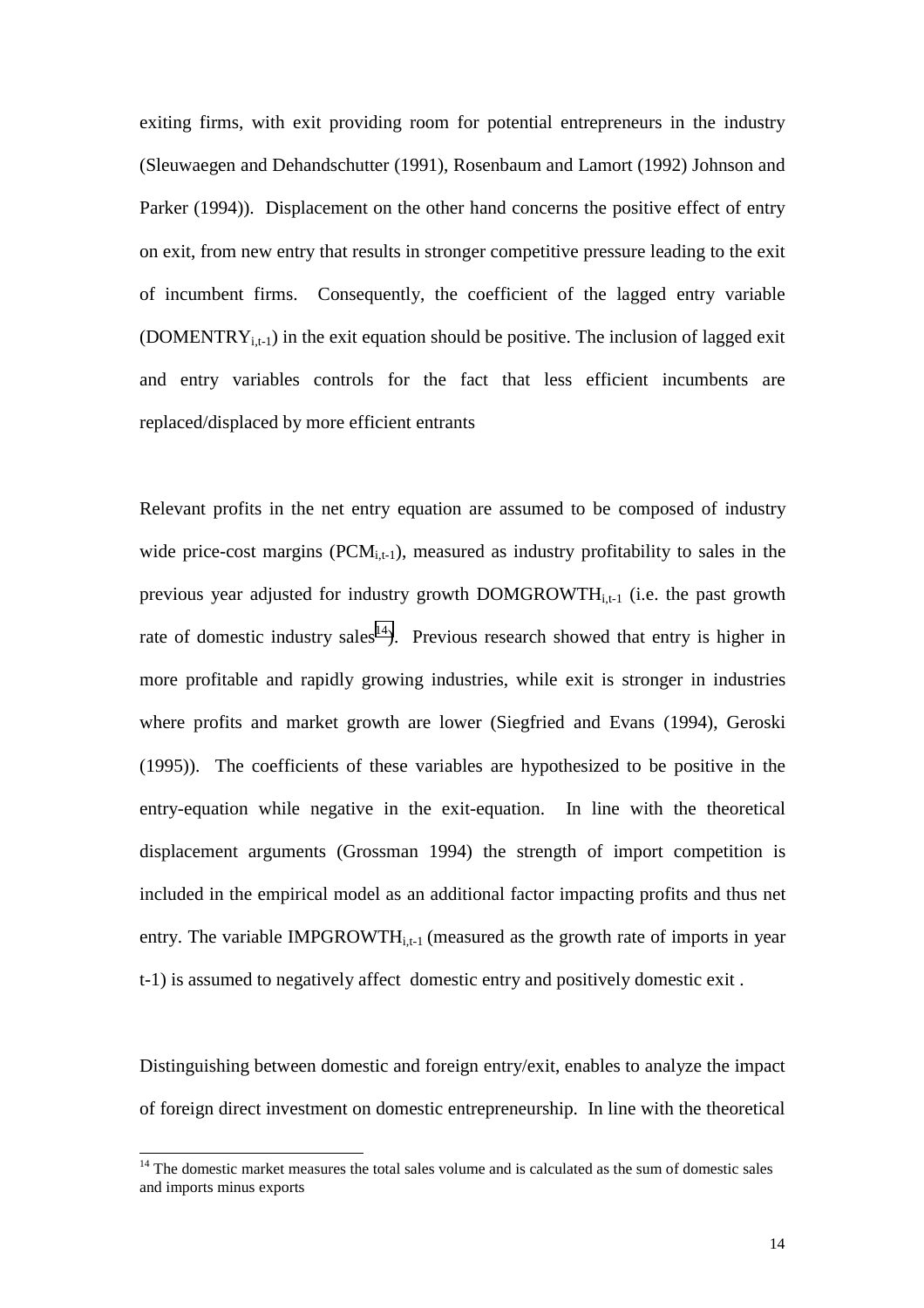model discussed supra, lagged foreign entry  $(FORENTRY_{i,t-1})$  is predicted to influence negatively (positively) domestic entry (exit) from stronger competition on the product as well as labor market. Likewise, the coefficient of lagged foreign exit  $(FOREXIT_{i,t-1})$  is hypothesized to be positive (negative) in the entry (exit) -equation. The variables foreign entry and exit  $(FORENTRY_{i,t-1}$  and  $FOREXT_{i,t-1}$  are analogously defined as the dependent variables, i.e. the number of foreign firms entering (exiting) in year t-1 divided by the total number of firms in year t-2.

Since a complete analysis of the effect of FDI on domestic entrepreneurship requires also structural long term effects to be taken into account, the empirical model in expressions (4) and (5) incorporates also possible positive spill-over effects of FDI that may lessen the crowding out effects of FDI on domestic entrepreneurship. The literature on linkages between foreign multinationals and domestic firms in host countries has discussed different channels through which FDI may foster domestic entrepreneurship (see for an overview UNO (2001)). Managerial skills may spill over to domestic firms because of domestic managers leaving foreign firms and starting up their own business, and/or by domestic entrepreneurs watching successes and mistakes of foreign firms (Caves (1996)). Further on, networking activities of foreign firms may induce domestic entry through buyer-supplier relations and/or knowledge spillovers. Recent theoretical work has increasingly modeled the positive effects of FDI on domestic entrepreneurship through backward and forward linkages, showing that MNEs may foster the development of domestic firms in the host country (Rodriguez-Clare (1996), Markusen and Venables (1999)).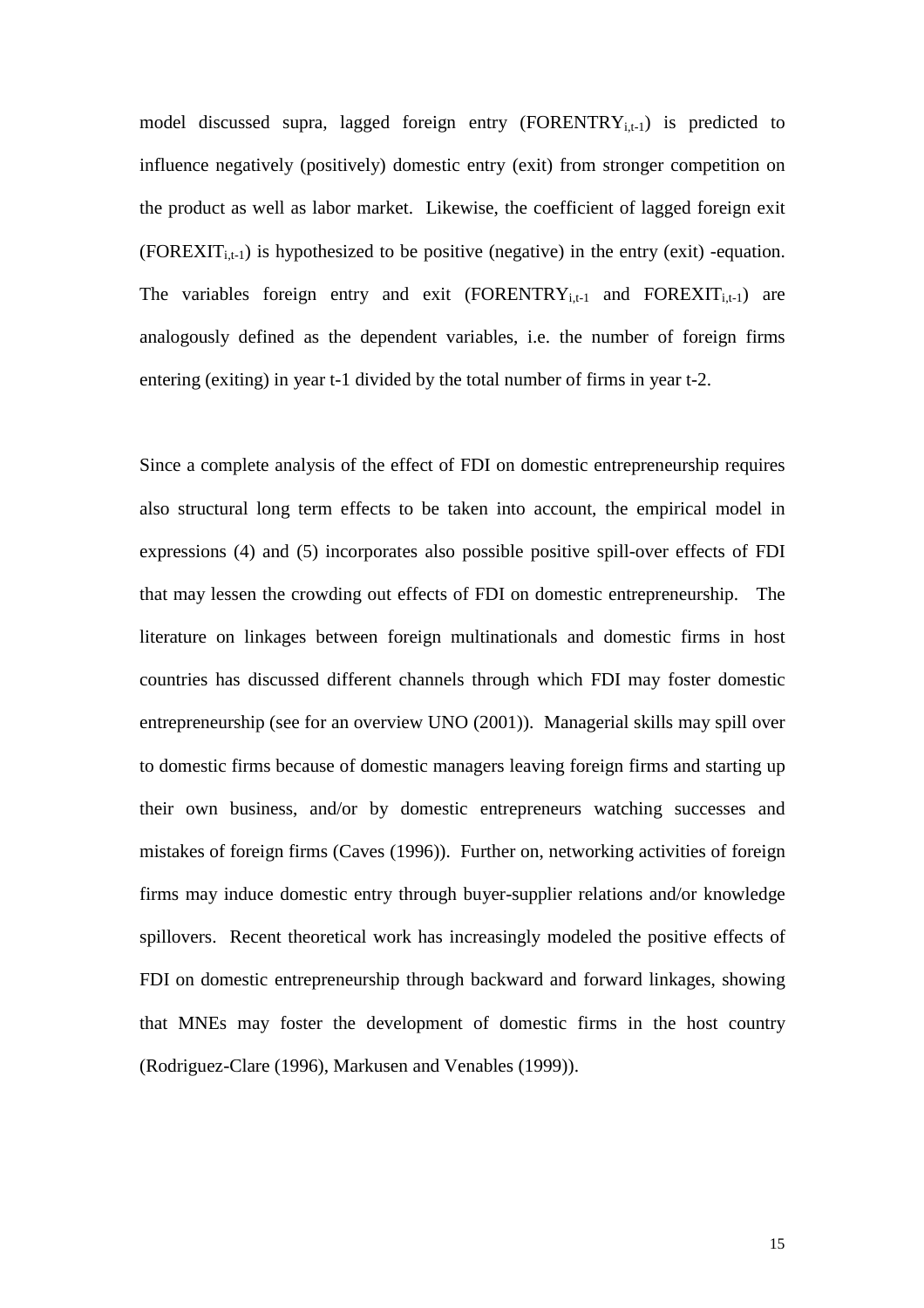The inclusion of the variable  $FORPRES_{i,t-1}$  controls for the existence of these positive networking, learning and linkage effects within but also between industries<sup>15</sup>. The variable (defined as the relative number of foreign firms) measures the foreign presence in terms of number of firms in related industries<sup>16</sup> in Belgium. Linkage effects are expected to be more important in industries where foreign presence is higher, but the results should however be interpreted carefully. As largely discussed within the literature on productivity spillovers (see for an overview Gorg and Strobl (2001)), foreign presence is only a broad indirect and thus imperfect measure to what extent positive linkages between foreign and domestic firms may develop.

A number of observable proxies for barriers to entry is hypothesized to affect the level of (unobservable) long run profits (i.e. PROFIT<sup>\*</sup><sub>it-1</sub> in expression (2)) since they impose additional costs to new entrants. Physical capital intensity  $(PHYSCAP<sub>i,t-1</sub>)$ defined as the logarithm of the value of industry's fixed assets over total employment in the industry) and the scale intensity of industries  $(SCALE<sub>i,t-1</sub>$  defined as the logarithm of the median size in terms of employment) have been included as factors hindering entry. Since entry barriers also act as exit barriers, the effects of the variables PHYSCAP<sub>i,t-1</sub> SCALE<sub>i,t-1</sub> are predicted to be negative both in the entry equation and the exit equation. In industries that require large physical investments and/or a large scale of operation in order for firms to break even, excess profits persist longer without inducing entry. At the same time large investments discourage exit if they have a sunk cost character. Moreover with falling profits, firms typically postpone the decision to exit given the limited alternative use of industry specific

<sup>&</sup>lt;sup>15</sup> In order to incorporate positive effects between for example foreign MNEs and domestic suppliers. <sup>16</sup> Related industries are defined as industries belonging to the same NACE-2 digit level, given the

unavailability of more precise information (e.g. input-output tables).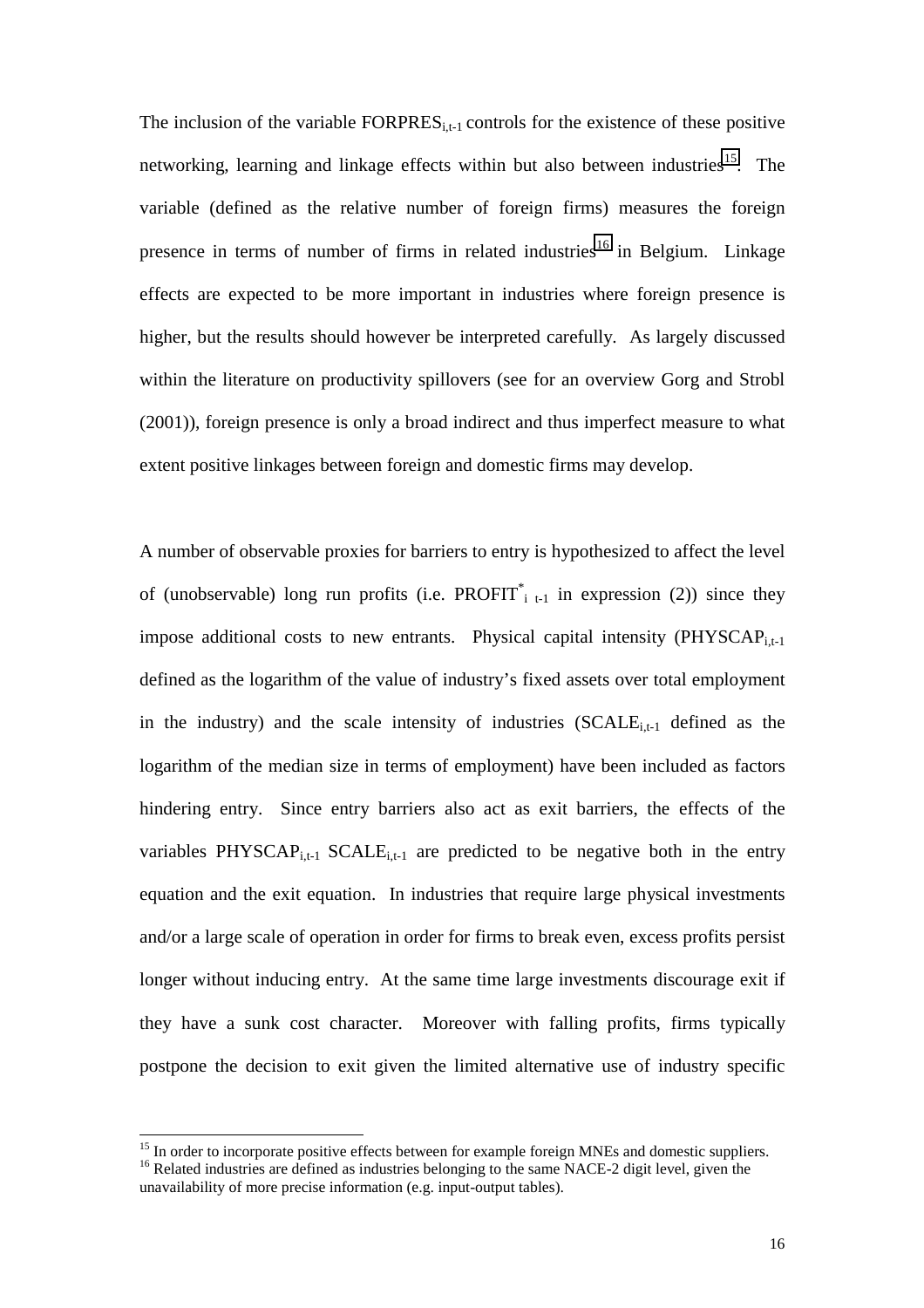assets and the value of waiting if profits are uncertain and have shown important variation in the past (Dixit and Pindyck (1994)).

#### **RESULTS**

The empirical model is tested against data on 129 manufacturing industries in Belgium defined on the NACE 3-digit level<sup>17</sup>. As observations for the period 1990-1995 are pooled, year dummies allow for time specific effects (Kmenta (1997)). The use of a censored estimation procedure was necessary to account for zero cells in the data set (Tobin (1958)).

Since the variance of entry/exit rates differed substantially across industries, we estimated industry-specific variances  $(\sigma^2)$  following Dunne and Roberts (1991):

$$
(\sigma^2_{\ i}) = (1/5)\Sigma e^2_{\ ii}
$$

l

where the  $e_{it}$  are the residuals of estimating (4) and (5). These industry-specific variances were used to obtain weighted Tobit estimates in the entry and exit equations. As Tobit-coefficients cannot be interpreted as ordinary regression coefficients, multiplying the coefficients with the fraction reported in the last row of table 3 ensures a proper discussion of the estimated results<sup>18</sup>.

<sup>&</sup>lt;sup>17</sup> NACE : General industrial classification of economic activities within the European Communities.<br><sup>18</sup> McDonald and Mofitt (1980) showed that the change in the dependent variable is composed of (1) the change in the dependent variable of those observations where entry (exit)  $> 0$ , weighted by the probability of entry (exit) being above zero and (2) the change in the probability of entry (exit) being zero weighted by the expected value of the dependent variable if above zero. The fractions, showing the fraction of the Tobit-coefficient due to observations where entry (exit)  $> 0$ , are 0.921 and 0.934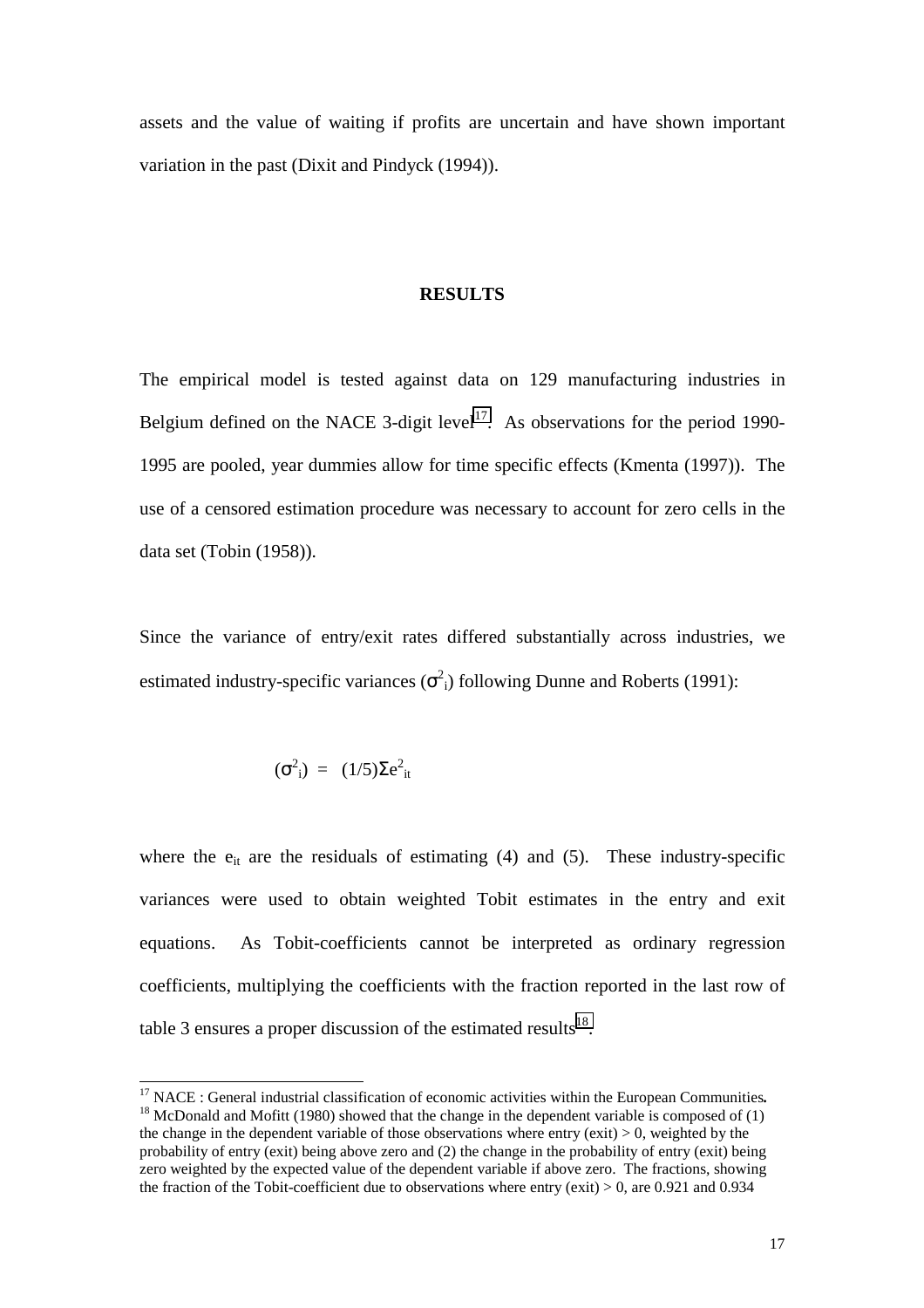Given that the dependent variables and independent variables are expressed as entry/exit rates, growth rates, shares or logarithms, the reported coefficients can be interpreted as quasi-elasticities. The coefficients of lagged DOMENTRY and DOMEXIT in respectively the entry and exit equations indicate that 70 to 75% of the expected adjustment in net entry happens within the same year, as the adjustment rate  $\delta$  is respectively 0.695 (= 1-0.331\*.0.921) for domestic entry and 0.756 (= 1-0.261\*0.934) for domestic exit.

Consistent with previous studies on gross entry, the results show that domestic entry is higher in more profitable and/or growing industries. Past profitability (PCM) signals profitable opportunities to domestic entrepreneurs, while a strong growth of the domestic market (DOMGROWTH) accommodates a larger number of firms.

The results in table 3 support the hypothesis that international competition hinders the formation of domestic entrepreneurs. The negative and significant coefficients of IMPGROWTH and FORENTRY clearly suggest that import competition and the inflow of FDI have a negative effect on the entry of domestic entrepreneurs. Strong import competition causes prices to fall on product markets and discourages domestic entrepreneurs to enter the shrinking the domestic market. The immediate negative effect of import competition on domestic entry is -0.091 (-0.099\*0.921) while the total effect through the partial adjustment process is -0.131 (-0.099\*0.921/0.695).

 $\overline{a}$ 

respectively, implying that more than 90% of the total change in the domestic entry/exit rate (resulting from changes in the independent variables) is generated by marginal changes in the number of entering domestic firms, whereas less than 10% is generated by changes in the probability of domestic firms entering at all.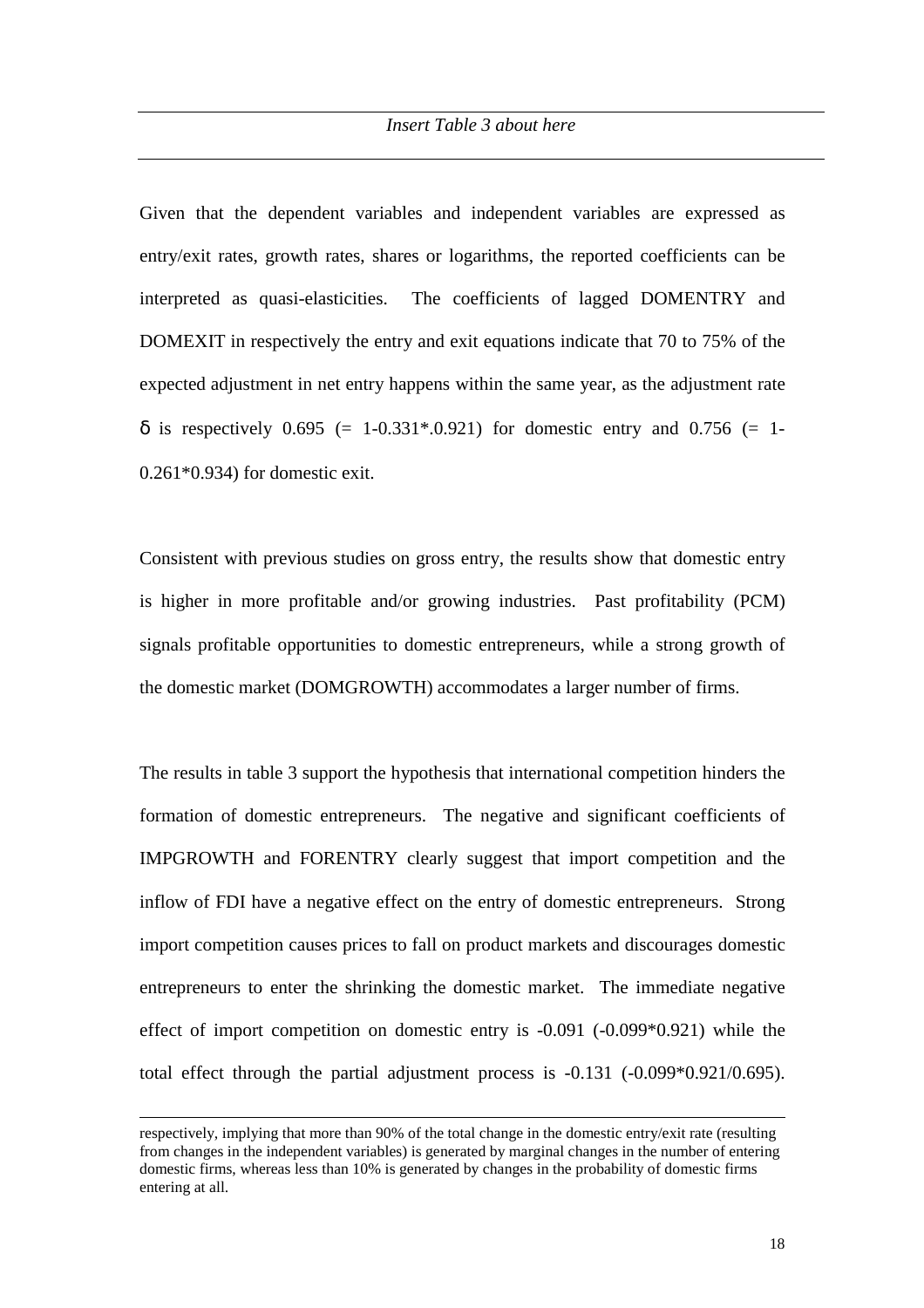The negative effect of foreign entry is significantly larger, suggesting that the inflow of FDI impedes the entry of domestic entrepreneurs because of stronger competition on the product market as well as skimming off the (best) workers on the labor market. The immediate effect of foreign entry is  $-0.214 (= -0.237*0.921)$ , while the total response of domestic entry on foreign entry is  $-0.702$  (=  $-0.237*0.921/0.305$ ). As the coefficients can be interpreted as elasticities, an extra FDI inflow of 10% would cause then ceteris paribus the number of domestic firms to fall with 7% in the long run. The insignificant coefficient of FOREXIT suggests that new domestic firms do not easily replace foreign firms leaving Belgium.

Also the results for the domestic exit-equation support the crowding out effect of domestic firms by foreign firms and to a lesser extent by import competition. The positive coefficient of FORENTRY demonstrates that the inflow of FDI forces domestic entrepreneurs to exit, because of lower prices on product markets and/or higher wages on the labor market (encouraging domestic entrepreneurs to become wage workers). The positive albeit insignificant coefficient of FOREXIT in this equation may be explained by the fact that the exit of foreign firms directly results in the exit of domestic supplying/buying firms, however further evidence is necessary in order to validate this explanation.

At the same time, the results also show evidence of structural effects of foreign direct investment fostering domestic entrepreneurship. The positive coefficient of the FORPRES-variable in the entry-equation indicates that more new domestic firms are formed in industries characterized by a high foreign (incumbent) presence, suggesting the importance of demonstration, networking and spillover effects. The estimated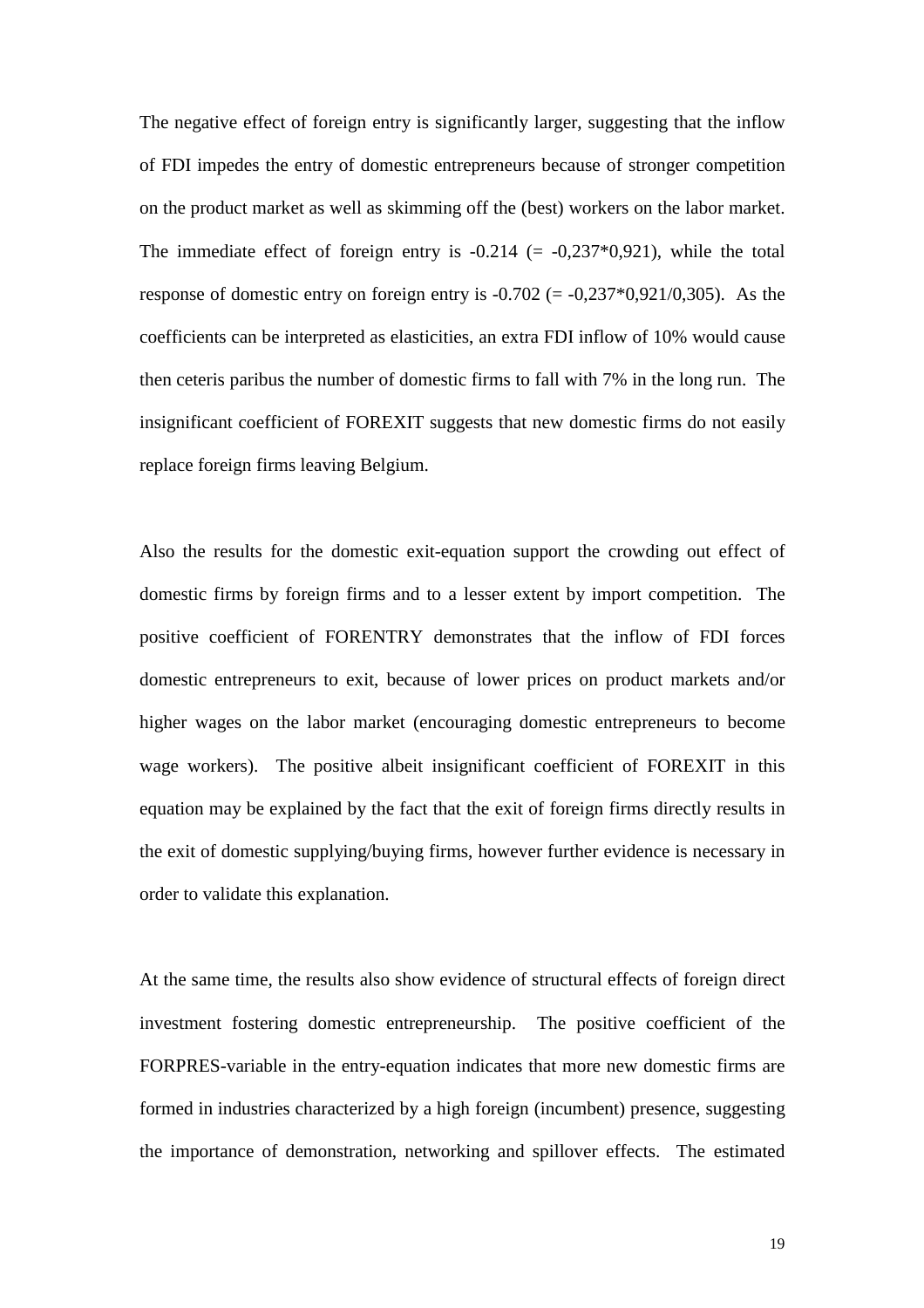coefficient suggests that in the limiting case of complete foreign presence in industries, domestic entry rates could increase with a maximum of 4.8 per cent  $(=$ 0.051\*0.923), relative to industries without foreign presence. Likewise, the negative coefficient of FORPRES in the exit-equation indicates that the exit of local firms is substantially smaller in industries where foreign firms are relatively more present. The structural effect is especially important for industries where the potential supply of domestic entrepreneurship is limited as is the case for some new high tech industries in Belgium. In such cases crowding out effects may be dominated by the longer term positive structural effects.

 These positive effects of foreign presence on local entrepreneurship are in also line with Gorg and Strobl (2000) who find positive linkage effects of FDI for Ireland without significant crowding out effects. Indeed, for the time period they consider in their analysis (1970-1995), competitive selection effects of FDI are low for Ireland since foreign based MNEs have typically invested in Irish industries which were relatively small before the entry of MNEs.

The results in table 3 further demonstrate the existence of important impediments to entry and exit because of capital investments and scale effects. The negative and significant coefficients of PHYSCAP and SCALE demonstrate that barriers to entry are higher in capital intensive and scale intensive industries resulting in less entry of domestic entrepreneurs in these industries. The observed symmetry between entry and exit barriers can be attributed to sunk costs, as the sunkness of investments directly discourages exit as no (or limited) valuable alternative use for the investments exists. At the same time sunk costs provide incumbent with a credible threat to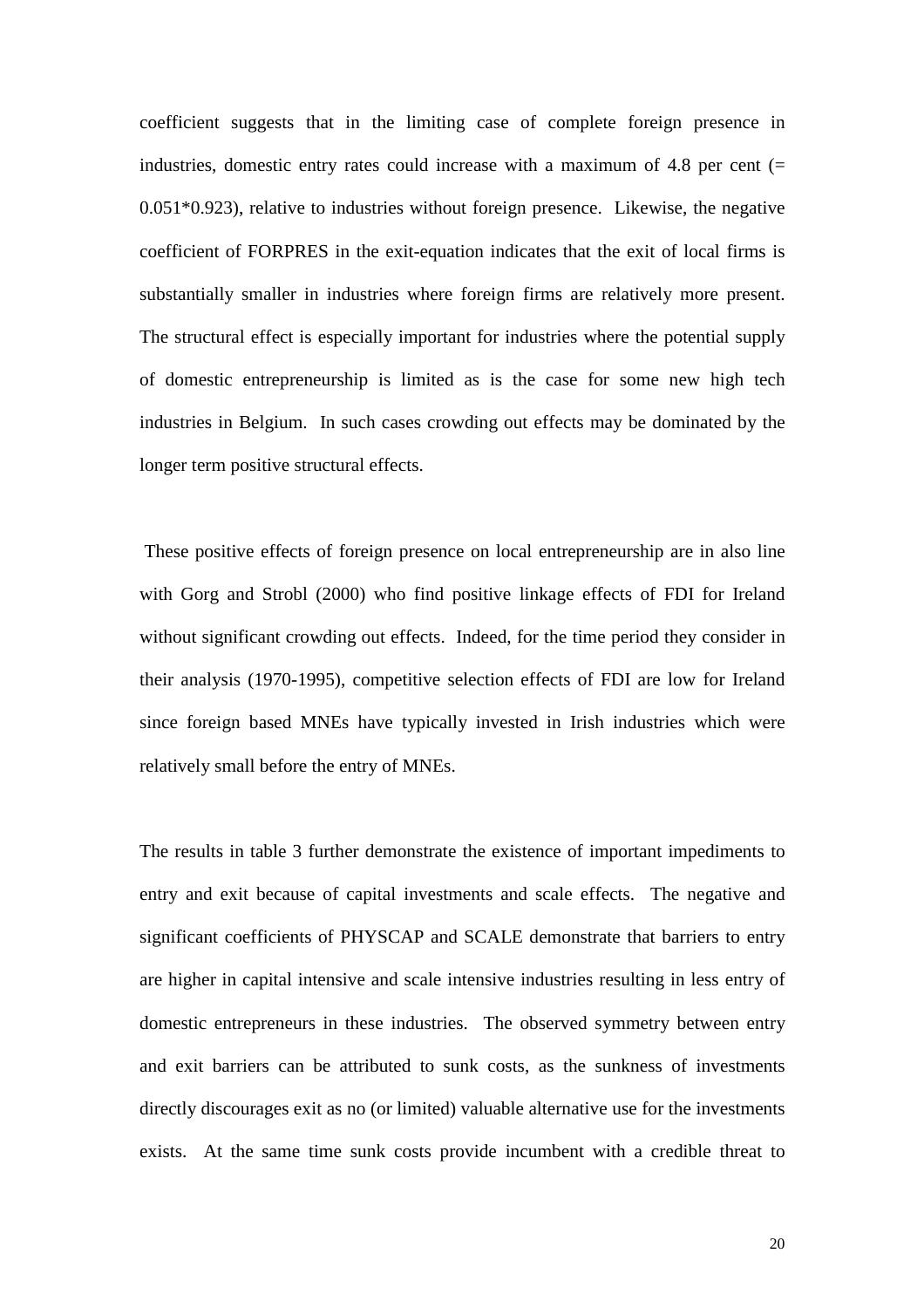remain in the industry thereby deterring entry of new firms. Industries characterized by lower barriers to entry and exit show a persistent higher turnover of firms than industries in which barriers to entry and exit are substantial<sup>19</sup>.

The positive signs of respectively DOMEXIT in the domestic entry-equation and DOMENTRY in the domestic exit-equation, confirm the importance of turbulence variations across industries. New domestic entrants induce the exit of incumbent local firms, while domestic firms exiting the industry are replaced by new local firms however at a much lower pace.

### **CONCLUSION**

In analyzing firm entry and exit in the small and open economy of Belgium, this paper presents evidence suggesting that import competition and foreign direct investment crowd out domestic entrepreneurs on product and/or labor markets. In line with theoretical predictions, import competition is found to discourage domestic entry, while the inflow of foreign direct investment decreases domestic entry and at the same time increases domestic exit. However, the empirical results suggest at the same time the importance of positive long term structural effects -through learning,

 $19$  In order to check the robustness of the results, research & development- and advertising-intensity proxying strategic entry barriers next to the (traditional) structural barriers to entry like capital intensity and scale intensity were included as additional explanatory variables in the model. However, as also noted in some empirical studies (Siegfried and Evans (1994)), their (insignificant) positive coefficients suggested that these variables especially signaled profitable opportunities across industries more than they discouraged domestic entry. The same result emerged for industry concentration, which is (theoretically) assumed to increase incumbents' effective deterrence of potential entrants. However at the same time the relative higher profits in these industries may encourage entry; traditionally empirical research has experienced difficulties in determining the causal interference between concentration and entry.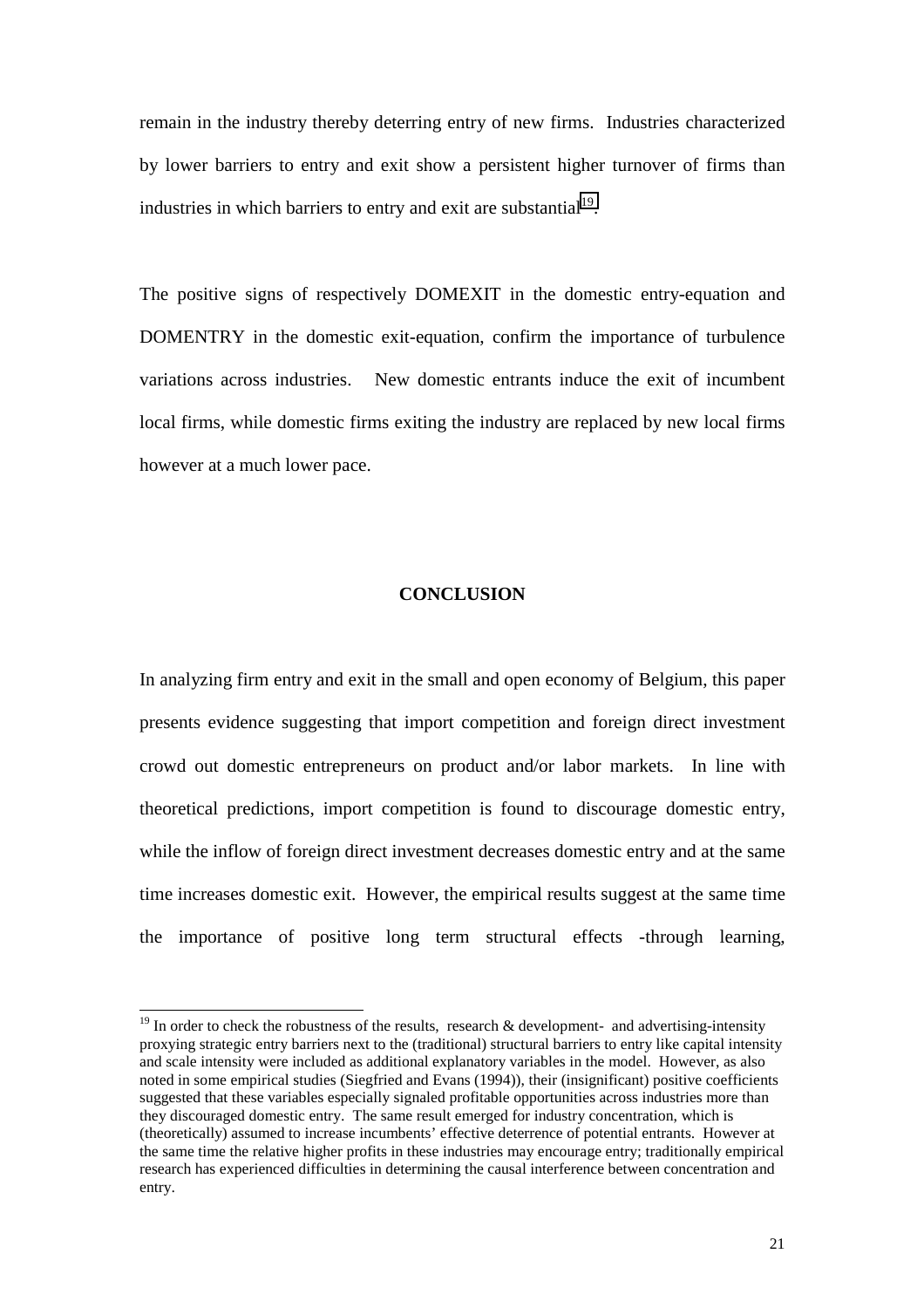demonstration, networking and linkage effects- between foreign and domestic firms moderating or even reversing crowding out effects.

The policy implications to the reported findings in this paper are manifold but need to be properly qualified. In the short run a policy of (aggressively) attracting foreign direct investment in industries heavily populated by domestic firms, may have a significant negative effect on domestic entrepreneurship at least in the short run. Within a longer term structural perspective FDI and domestic entrepreneurship may become complements because of the many possible positive linkages. Past experiences in some countries show however that this is not a natural process but that it requires the implementation of specific programs in order to maximize the linkages between foreign and domestic firms. Especially for the development of new industries such a policy may prove to be very fruitful.

Moreover, in a dynamic context the host country may enjoy important welfare gains following the inflow of foreign firms, since the crowding out effect of FDI typically results in the elimination of the least efficient domestic firms. Foreign firms are also better equipped to overcome some of the structural barriers to entry, including high sunk costs and scale economies, which typically hinder the entry and development of new domestic firms.

It is also important to bear in mind that this paper has operationalized entrepreneurship in terms of the creation of new firms, thereby abstracting from the potential positive effects of FDI on the behavior of established domestic firms.

22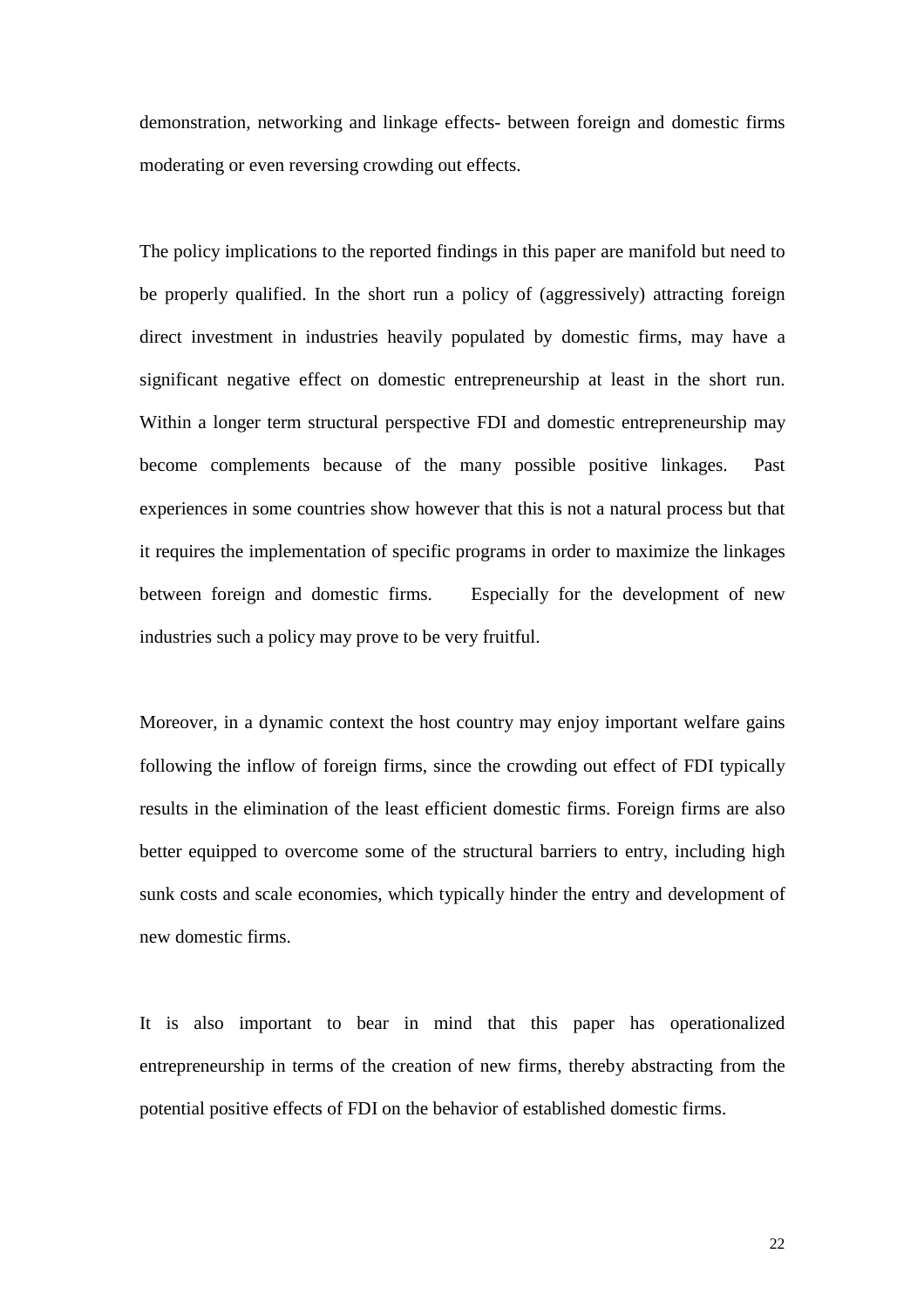It follows that the impact on domestic entrepreneurship is only one of the many effects FDI has on the macro-economic performance of host countries. In order to formulate appropriate policy recommendations, all direct and indirect effects of FDI on host countries' economies need to be assessed within a broader macro-economic framework. Such an analysis however is clearly beyond the scope of this paper.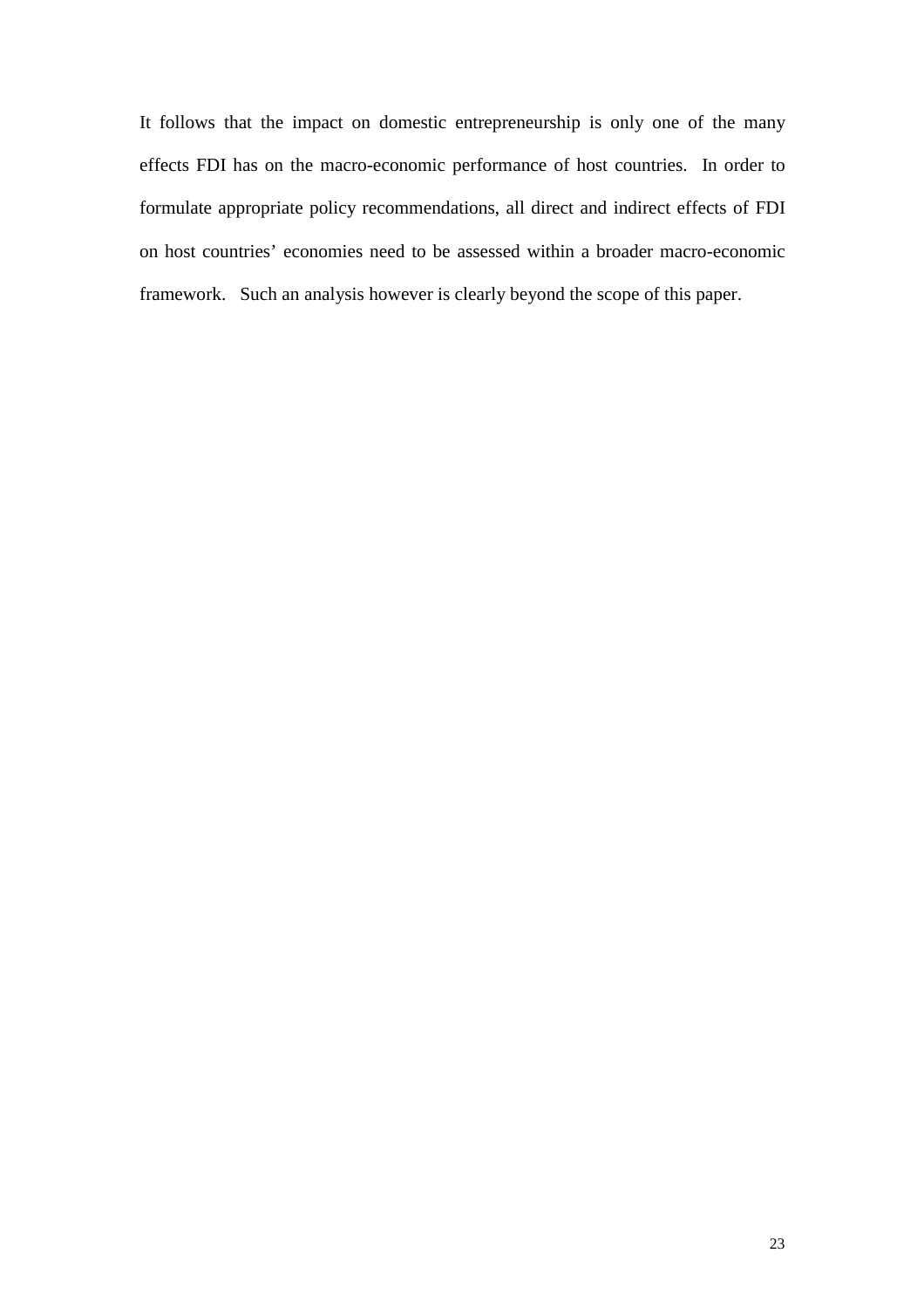### **REFERENCES**

AGARWAL R. and M. GORT (1996), The Evolution of Markets and Entry, Exit and Survival of Firms, *The Review of Economics and Statistics,* Vol. 78, pp. 489-498*.*

AUDRETSCH D.B. (1995), *Innovation and Industry Evolution*, MIT Press, Cambridge.

BALDWIN J.R. and P.K. GORECKI (1987), Plant Creation versus Plant Acquisition, *International Journal of Industrial Organization*, Vol. 5, pp. 27-41.

BALDWIN J.R. and P.K. GORECKI (1991), Firm Entry and Exit in the Canadian Manufacturing Sector 1970-1982, *Canadian Journal of Economics*, Vol. 51, pp. 300- 323.

BALDWIN R. (1990), Factor Market Barriers are Trade Barriers, *European Economic Review*, Vol. 34, pp. 831-850.

BLOMSTROM M. (1989), *Foreign Investment and Spillovers*, Routledge, London.

BLOMSTROM M. and A. KOKKO (1996), Multinational Corporations and Spillovers, CEPR Discussion Paper, No 1365.

BRAINARD S.L. (1993), An Empirical Assessment of the Factor Proportions Explanation of Multinational sales, *NBER Working Paper*, No. 4580.

BRULHART M. and J. TORSTENSSON (1996), Regional Integration, Scale Economies and Industry Location in the European Union, CEPR Discussion Paper, No 1435.

CARREE M.A. and A.R. THURIK (1991), The Dynamics of Entry, Exit and Profitability: An Error Correction Approach for the Retail Industry, *Small Business Economics*, Vol. 6, pp.107-116.

CAVES R.E. (1996), *Multinational Enterprise and Economic Analysis*, Second Edition, New York, U.S.A, Cambridge University Press.

CAVES R.E. (1998), Industrial Organization and New Findings on the Turnover and Mobility of Firms, *Journal of Economic Literature*, Vol. 36, pp. 1947-1982.

DE BACKER K. (2001), Multinational Firms in Belgium, Chapter 2 in PhD-thesis '*Multinational Firms and Industry Dynamics in Host Countries: The Case of Belgium*, Katholieke Universiteit Leuven.

DE BACKER K. and L. SLEUWAEGEN (2001), Firm Productivity and Efficiency: Real or Apparent Differences between Domestic Firms and Foreign Multinational Firms?, *, DTEW Working Paper*, Katholieke Universiteit Leuven.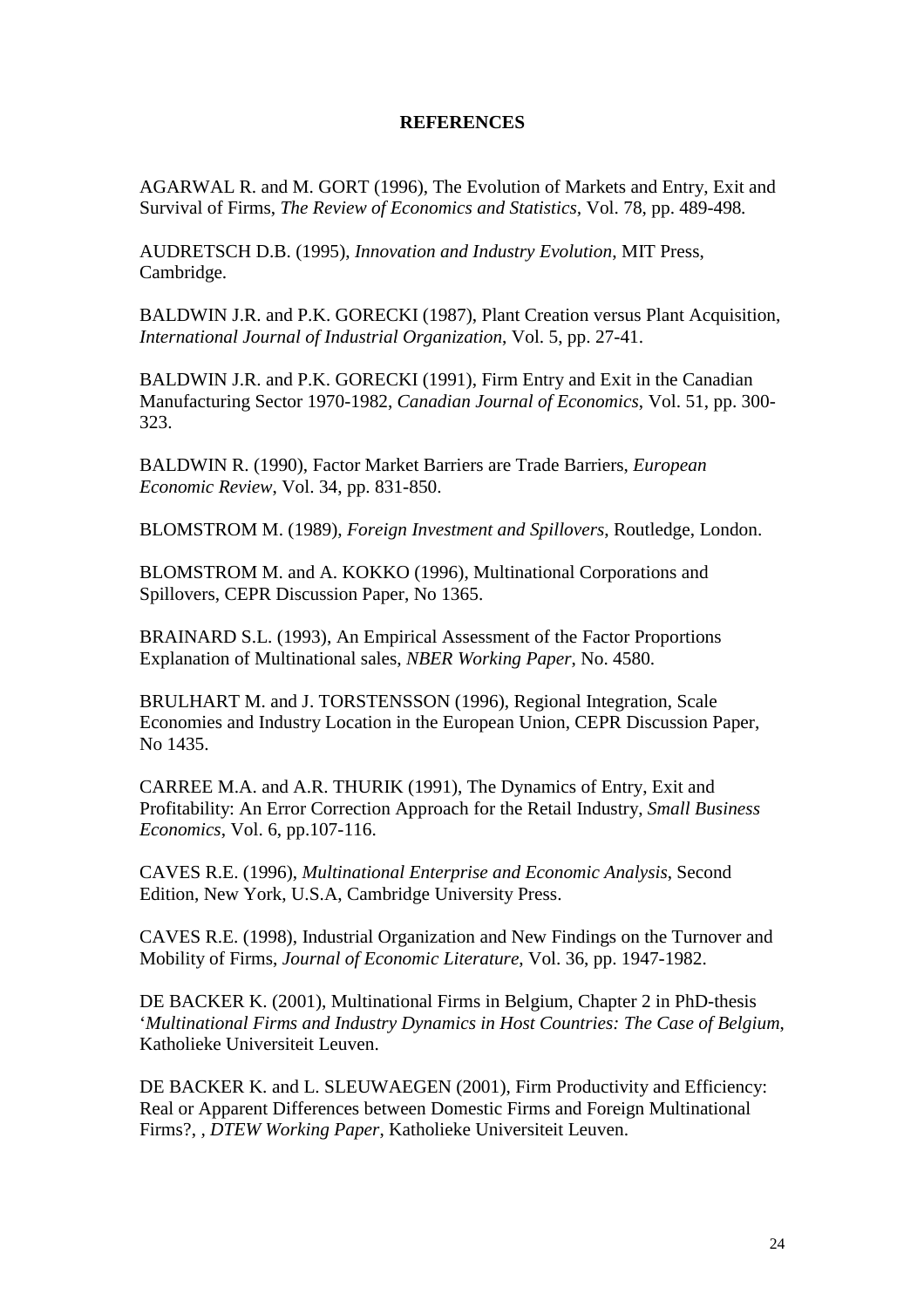DIXIT A. (1989), Entry and Exit Decisions Under Uncertainty, *Journal of Political Economy*, Vol. 97, pp. 620-638.

DIXIT A.K. and R.S. PINDYCK (1994), *Investment under Uncertainty*, Princeton University Press, Princeton, NJ.

DUNNE T. and M.J. ROBERTS (1991), Producer Turnover in US Manufacturing Industries, in P.A. Geroski and J. Schwalbach (eds), *Entry and Market Contestability, An International Comparison*, Basil Blackwell (Oxford).

DUNNE T., ROBERTS M.J. and L. SAMUELSON (1988), Patterns of Firm Entry and Exit in U.S. Manufacturing Industries, RAND Journal of Economics, Vol. 19, pp. 495-515.

DUNNING J. (1993), *Multinational Enterprises and the Global Political Economy*, Reading, U.K., Addison-Wesley.

DUNNING J. and A. RUGMAN (1985), The Influence of Hymer's Dissertation on Theories of Foreign Direct Investment, *American Economic Review*, Vol. 75, pp. 228- 232.

EVANS D. and L. LEIGHTON (1989), Some Empirical Aspects of Entrepreneurship, *American Economic Review*, Vol. 79, No 3, pp. 519-535.

GEROSKI P.A.and R.T. MASSON (1987), Dynamic Market Models in Industrial Organization, *International Journal of Industrial Organization*, Vol. 5, pp. 1-13.

GEROSKI P.A. (1991), Domestic and Foreign Enrty in the United Kingdom: 1983- 1984, in P.A. Geroski and J. Schwalbach (eds), *Entry and Market Contestability, An International Comparison*, Basil Blackwell (Oxford).

GEROSKI P.A. (1991), Market Dynamics and Entry, Basil Blackwell (Oxford).

GEROSKI P.A. (1995), What Do we Know about Entry?, *International Journal of Industrial Organization*, Vol. 13, pp. 421-440.

GLOBERMAN S. (1979), Foreign Direct Investment and 'Spillover' Efficiency Benefits in Canadian Manufacturing Industries, *Canadian Journal of Economics*, Vol. 12, pp. 42-56.

GORECKI P.K. (1976), The Determinants of Entry by Domestic and Foreign Enterprises in Canadian Manufacturing Industries: Some Comments and Empirical Results, *Review of Economics and Statistics*, Vol. 58, pp. 481-488.

GORG H. and E. STROBL (2001), Multinational Companies and Productivity Spillovers: A Meta-Analysis, *The Economic Journal*, Vol. 111, pp. 723-739.

GORG H. and E. STROBL (2000), Multinational Companies and Indigenous Development: An Empirical Analysis, *CEPR Discussion Papers*, No 3325 (also forthcoming in European Economic Review).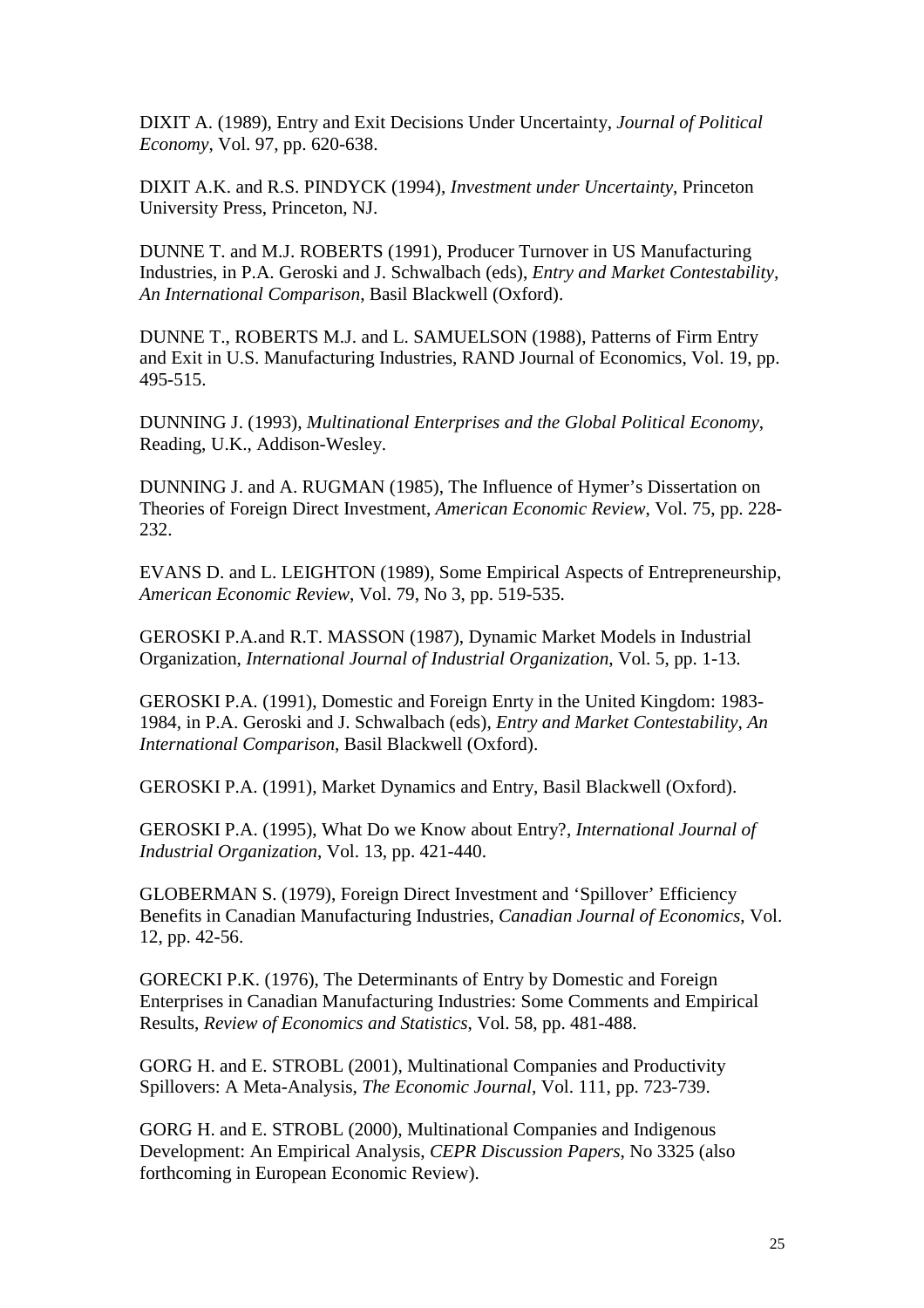GORT M. and A. KONAKAYAMA (1982), A Model of Diffusion in the Prodcution of an Innovation, *American Economic Review*, Vol. 72, pp. 1111-1120.

GROSSMAN G.M. (1984), International Trade, Foreign Investment, and the Formation of the Entrepreneurial Class, *American Economic Review*, Vol. 74, No 4, pp. 605-614.

JEONG K-Y and R.T. MASSON (1991), Entry during Explosive Growth: Korea during Take –off, in P.A. Geroski and J. Schwalbach (eds), *Entry and Market Contestability, An International Comparison*, Basil Blackwell (Oxford).

JOHNSON P. and S. PARKER (1994), The Interrelationships between Births and Deaths, *Small Business Economics*, Vol. 6, pp. 283-290.

JOVANOVIC B. (1994), Firm Formation with Heterogenous Management and Labor Skills, *Small Business Economics*, Vol. 6, pp.185-191.

KANBUR S.M. (1979), Of Risk Taking and the Personal Distribution of Income, *Journal of Political Economy*, Vol. 87, No 4, pp. 769-797.

KHEMANI R.S. and D.M. SHAPIRO (1986), The Determinants of New Plant Entry in Canada, *Applied Economics*, Vol. 18, pp.1243-1257.

KHEMANI R.S. and D.M. SHAPIRO (1988), On entry and Mobility Barriers, *Antitrust Bulletin*, Vol. 33, pp.155-134.

KIHLSTROM R. and J.J.LAFFONT (1979), A General Equilibrium Entrepreneurial Theory of the Firm Formation Based on Risk Aversion, *Journal of Political Economy*, Vol. 87, No 4, pp. 719-748.

KMENTA J. (1997), *Elements of Econometrics* Second Edition, The University of Michigan Press.

KNIGHT F.H. (1921), *Risk, Uncertainty and Profit*, New York.

KOKKO A. (1992), *Foreign Direct Investment, Host Country Characteristics and Spillovers*, Economic Research Institute, Stockholm School of Economics.

KOGUT B. (1985), Designing Global Strategies: Profiting from Operational Flexibility, *Sloan Management Review*, Vol. 27, pp. 27-38.

KOGUT B. and N. KULATIKALA (1994), Operational Flexibility, Global Manufacturing, and the Option Value of a Multinational Network, *Management Science*, Vol. 40(1), pp. 123-139.

KRUGMAN P. and A.J. VENABLES (1990), Integration and the Competitiveness of Peripheral Industry, in C. Bliss and Braga de Macedo (eds), *Unity with diversity in the European Community*, Cambridge.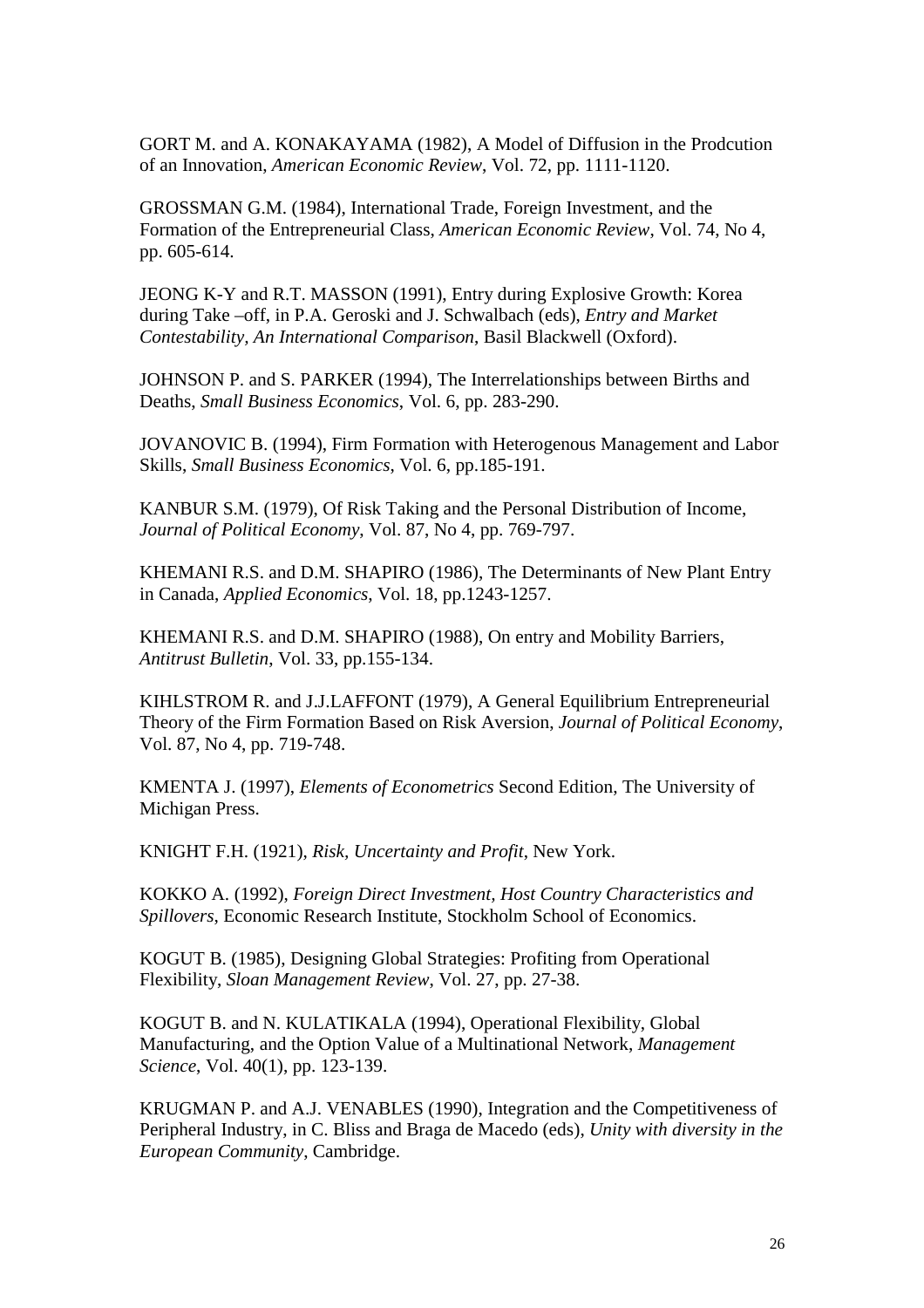LUCAS R.E. (1978), On the Size Distribution of Business Firms, *Bell Journal of Economics*, pp. 508-523.

MATA J. (1993), Entry and Type of Entrant: Evidence from Portugal, *International Journal of Industrial Organization*, Vol. 11, pp. 101-122.

MATA J. and P. PORTUGAL (1987), Patterns of Entry, Post-Entry Growth and Survival: A Comparison between Domestic and Foreign Owned Firms, *Mimeo*.

MARKUSEN J.R. (1998), Multinational Firms, Location and Trade, World Economy, Vol. 21, pp. 733-756.

MARKUSEN J.R. and A.J. VENABLES (1999), Foreign Direct Investment as a Catalyst for Industrial Development, *European Economic Review*, Vol. 43, pp. 335- 356.

MCDONALD J.F. and R.A. MOFFITT (1980), The Uses of Tobit Analysis, *The Review of Economics and Statistics*, Vol. 62, pp. 318-321.

MORCK R. and B. YEUNG (1991), Why Investors value Multinationality, *Journal of Business*, Vol. 64, No. 2, pp. 165-187.

MOTTA M. and G. NORMAN (1996), Does Economic Integration Cause Foreign Direct Investment?, *International Economic Review*, Vol.37, pp. 757-783.

OI W.Y. (1983), Heterogeneous Firms and the Organization of Production, *Economic Inquiry*, Vol. 21, pp. 147-171.

ORR D. (1974), The Determinants of Enrty: A Study of the Canadian Manufacturing Industries, *Review of Economics and Statistics*, Vol. 56, pp. 58-66.

RODRIGUEZ-CLARE A. (1996), Multinationals, Linkages, and Economic Development, *American Economic Review*, Vol. 86 (4), pp. 852-873.

ROSENBAUM D.I. and F. LAMORT (1992), Entry, Barriers Exit and Sunk Costs: An Analysis, *Applied Economics*, Vol. 24, pp. 297-304.

SCHULTZ T.W. (1980), Investment in Entrepreneurial Ability, *Scandinavian Journal of Economics*, Vol. 82 (4), pp. 437-448.

SCHUMPETER J.A. (1942), *Capitalism, Scocialism and Democracy*, New York.

SHAPIRO D.M. (1983), Entry, Exit and the Theory of the Multinational Corporation, in C.P. Kindleberger and D.B. Audretsch (eds), *The Multinational Corporation in the 1980s*, MIT Press (Cambridge).

SHAPIRO D.M. and R.S. KHEMANI (1987), The Determinants of Entry and Exit Reconsidered, *International Journal of Industrial Organization,* Vol. 5, pp. 15-23*.*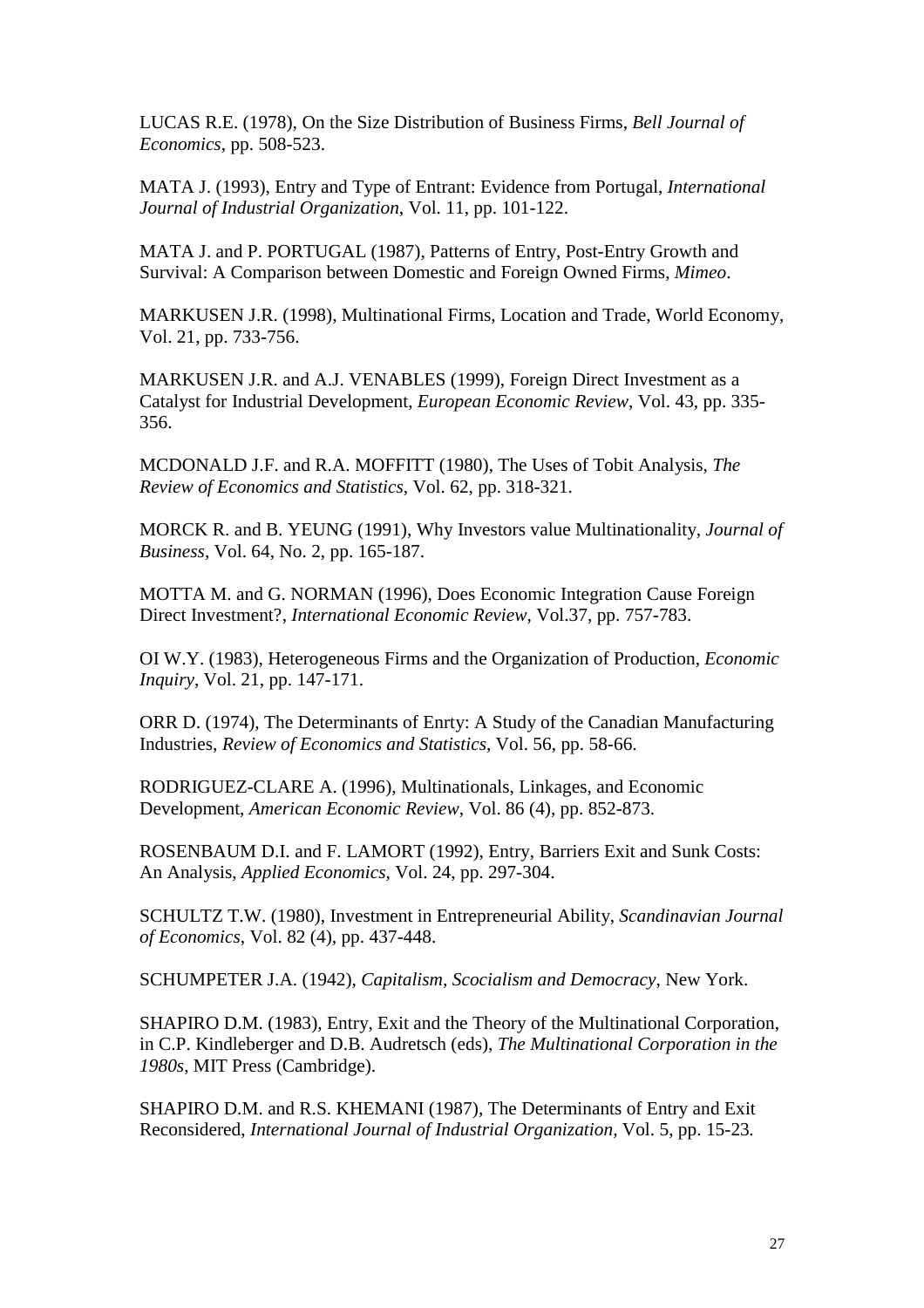SIEGFRIED J.J. and L.B. EVANS (1994), Empirical Studies of Entry and Exit: A Survey of the Evidence, *Review of Industrial Organization*, Vol. 9, pp. 121-156

SLEUWAEGEN L. (1987), Multinationals, the European Community and Belgium: Recent Developments, *Journal of Common Market Studies*, Vol. 26, No. 2, pp.255- 272.

SLEUWAEGEN L. and W. DEHANDSCHUTTER (1991), Entry and Exit in Belgian Manufacturing, in P.A. Geroski and J. Schwalbach (eds), *Entry and Market Contestability, An International Comparison*, Basil Blackwell (Oxford).

SLEUWAEGEN L. and K. DE BACKER (2000), Multinational Firms, Market Integration and Trade Structure: What Remains of the Standard Goods Hypothesis?, *Weltwirtschaftliches* Archiv, forthcoming.

TOBIN J. (1958), Estimation of Relationships for Limited Dependent Variables, *Econometrica*, Vol. 26, pp. 24-36.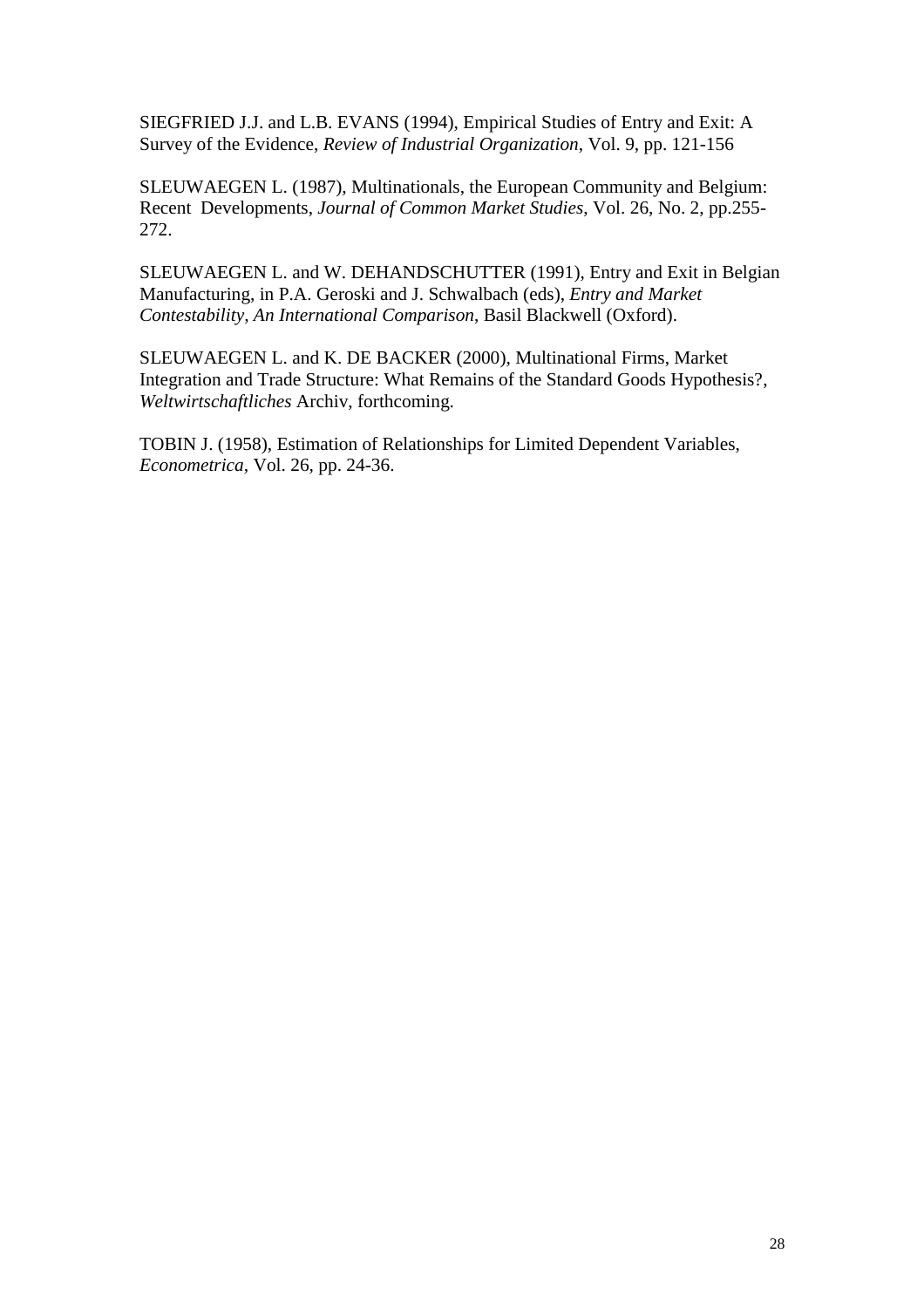| $\%$                  | entry rate $^{21}$ |      | import share <sup>22</sup> inward FDI stock |  |  |
|-----------------------|--------------------|------|---------------------------------------------|--|--|
| <b>Belgium</b>        | 10.9               | 71.2 | 18.1                                        |  |  |
| <b>Denmark</b>        | 14.3               | 30.1 | 7.1                                         |  |  |
| <b>France</b>         | 13.3               | 22.6 | 7.2                                         |  |  |
| <b>Germany</b>        | 20.1               | 26.1 | 7.4                                         |  |  |
| <b>Ireland</b>        | n/a                | 53.8 | 22.5                                        |  |  |
| <b>Italy</b>          | 6.5                | 20.7 | 5.3                                         |  |  |
| <b>Netherlands</b>    | 14.5               | 49.6 | 25.9                                        |  |  |
| Portugal              | 10.7               | 45.4 | 7.6                                         |  |  |
| <b>Spain</b>          | n/a                | 20.5 | 13.3                                        |  |  |
| <b>United Kingdom</b> | 5.9                | 27.1 | 22.3                                        |  |  |
|                       |                    |      |                                             |  |  |

## **TABLE 1**

# **Entry rate20, import competition and FDI, 1990**

 $20$  Due to major differences in legislation between countries, exit rates are not comparable across countries.

 $^{21}$  Data for France and Portugal are 1989 figures. Source: Eurostat (1993), SME Observatory

 $22$  in % of GDP; Source: Eurostat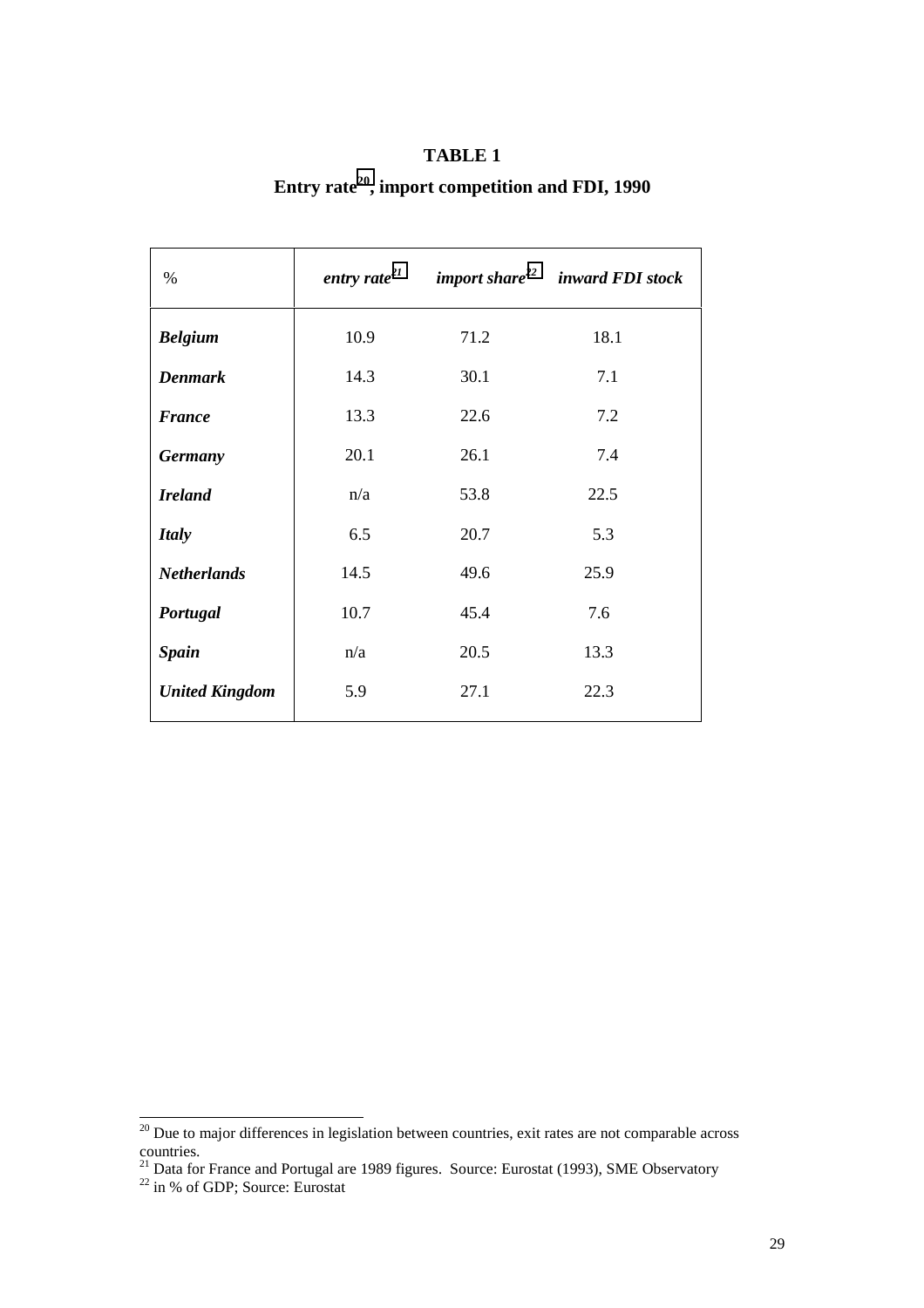## **TABLE 2**

**Number of domestic firms and foreign firms in Belgium, 1990-1995**

|      | Domestic firms | <b>Foreign firms</b> |  |  |  |  |
|------|----------------|----------------------|--|--|--|--|
| 1990 | 15582          | 966                  |  |  |  |  |
| 1991 | 16687          | 1000                 |  |  |  |  |
| 1992 | 17402          | 983                  |  |  |  |  |
| 1993 | 17756          | 968                  |  |  |  |  |
| 1994 | 17461          | 957                  |  |  |  |  |
| 1995 | 16743          | 923                  |  |  |  |  |
|      |                |                      |  |  |  |  |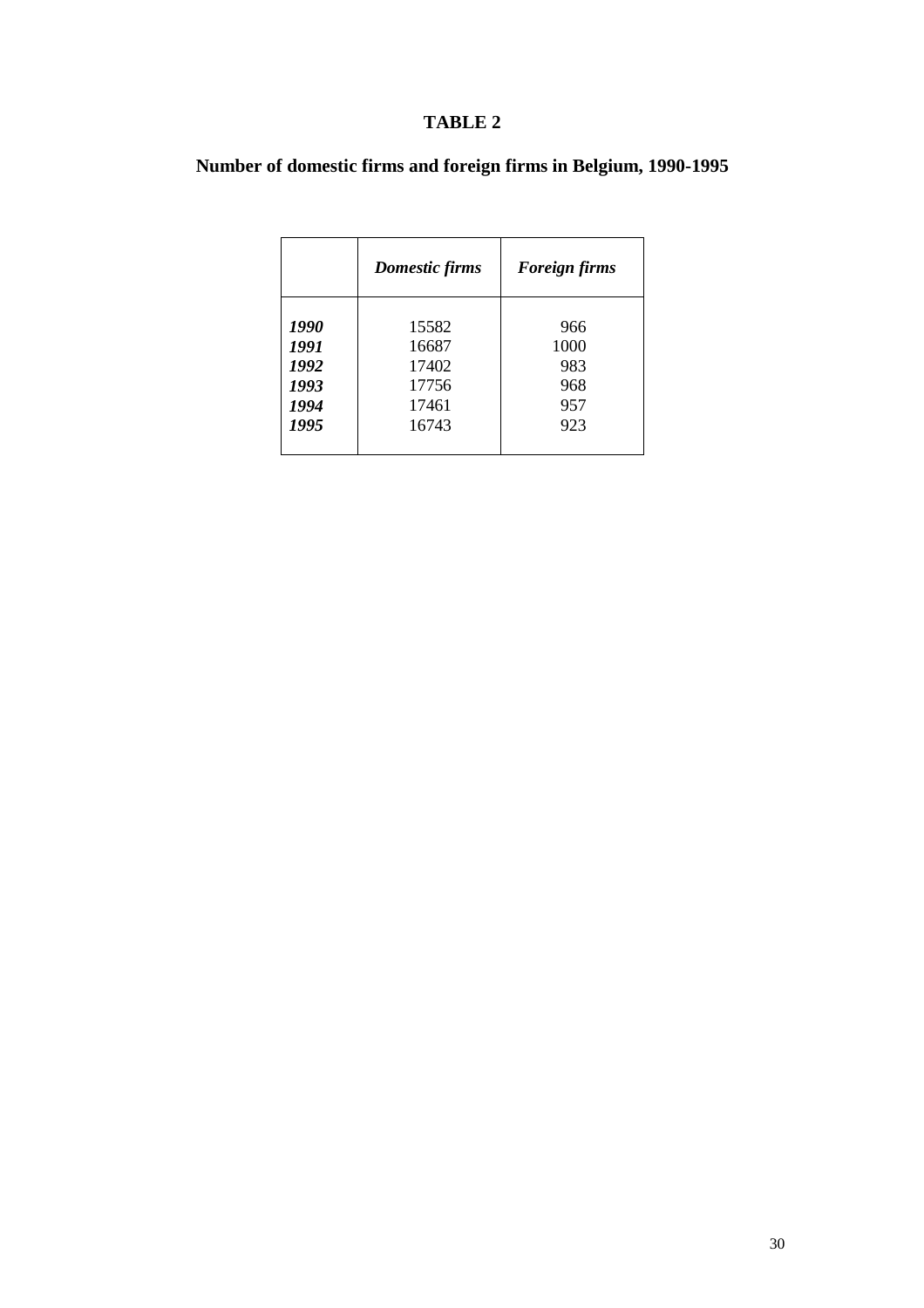### **TABLE 3**

| Tobit-coefficient<br>(standard error)<br>$N = 645$  | $DOMENTRY_{i,t}$ | $DOMEXIT_{i.t}$ |  |  |
|-----------------------------------------------------|------------------|-----------------|--|--|
| <b>CONSTANT</b>                                     | $0.145***$       | $0.066***$      |  |  |
|                                                     | (0.017)          | (0.015)         |  |  |
| $PCM_{I, t-1}$                                      | $0.166***$       | 0.047           |  |  |
|                                                     | (0.030)          | (0.031)         |  |  |
| DOMGROWTH <sub>i.t-1</sub>                          | $0.120***$       | $-0.022***$     |  |  |
|                                                     | (0.027)          | (0.007)         |  |  |
| IMPGROWTH <sub>i.t-1</sub>                          | $-0.099***$      | $0.016*$        |  |  |
|                                                     | (0.019)          | (0.010)         |  |  |
| PHYSCAP <sub>i.t-1</sub>                            | $-0.013***$      | $-0.008***$     |  |  |
|                                                     | (0.002)          | (0.002)         |  |  |
| $SCALEi.t-1$                                        | $-0.014***$      | $-0.001$        |  |  |
|                                                     | (0.002)          | (0.002)         |  |  |
| $DOMENTRY_{i, t-1}$                                 | $0.331***$       | $0.121***$      |  |  |
|                                                     | (0.026)          | (0.023)         |  |  |
| $DOMEXT_{i.t-1}$                                    | $0.071**$        | $0.261***$      |  |  |
|                                                     | (0.036)          | (0.033)         |  |  |
| FORENTRY <sub>i.t-1</sub>                           | $-0.232**$       | $0.186**$       |  |  |
|                                                     | (0.099)          | (0.095)         |  |  |
| $FOREXT_{i.t.1}$                                    | 0.254            | 0.244           |  |  |
|                                                     | (0.184)          | (0.173)         |  |  |
| FORPRES <sub>i. t-1</sub>                           | $0.051***$       | $-0.071***$     |  |  |
|                                                     | (0.017)          | (0.015)         |  |  |
| <b>YEARDUMMIES</b>                                  | <b>YES</b>       | <b>YES</b>      |  |  |
|                                                     | 0.033            | 0.028           |  |  |
| σ                                                   | 0.921            | 0.934           |  |  |
| fraction                                            |                  |                 |  |  |
|                                                     | 1529.5           | 1502.6          |  |  |
| LogLikelihood $(L_1)$<br>LogLikelihood $(L_0)^{23}$ | 239.9            | 456.5           |  |  |
|                                                     |                  |                 |  |  |

## **OLS regression results for domestic entry and exit**

\*  $p < 0.10$ ; \*\*  $p < 0.05$ ;<br>\*\*\*  $p < 0.01$ \*\*\*  $p < 0.01$ ; \*\*\*\*  $p < 0.001$ ;

 $^{23}$  L<sub>0</sub> is the loglikelihood of the model with all coefficients, except the intercept term, equal to zero; L<sub>1</sub> is the loglikelihood of the proposed model.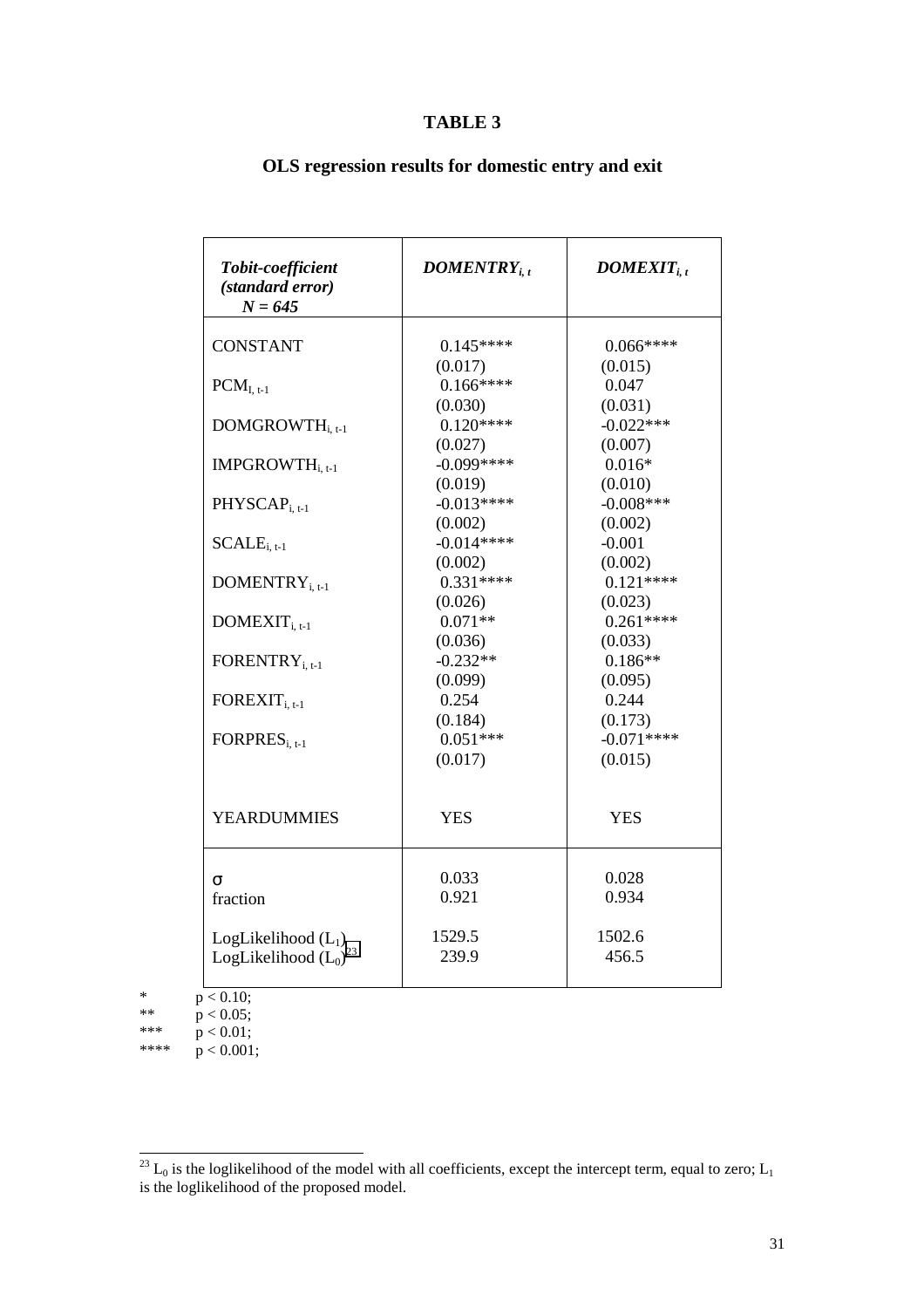### **FIGURE 1**

## **Entrepreneurial choice and FDI inflows**



 $\Pi_{\text{DOM}}$ 1 : entrepreneurial profit of domestic firms before foreign entry  $\Pi_{\mathrm{DOM}}$  : entrepreneurial profit of domestic firms after foreign entry  $W<sub>DOM</sub>1$ : wages in domestic firms before foreign entry  $W<sub>DOM</sub>2$ : wages in domestic firms after foreign entry  $W_{MNE}$ : wages in foreign firms x: individuals' capability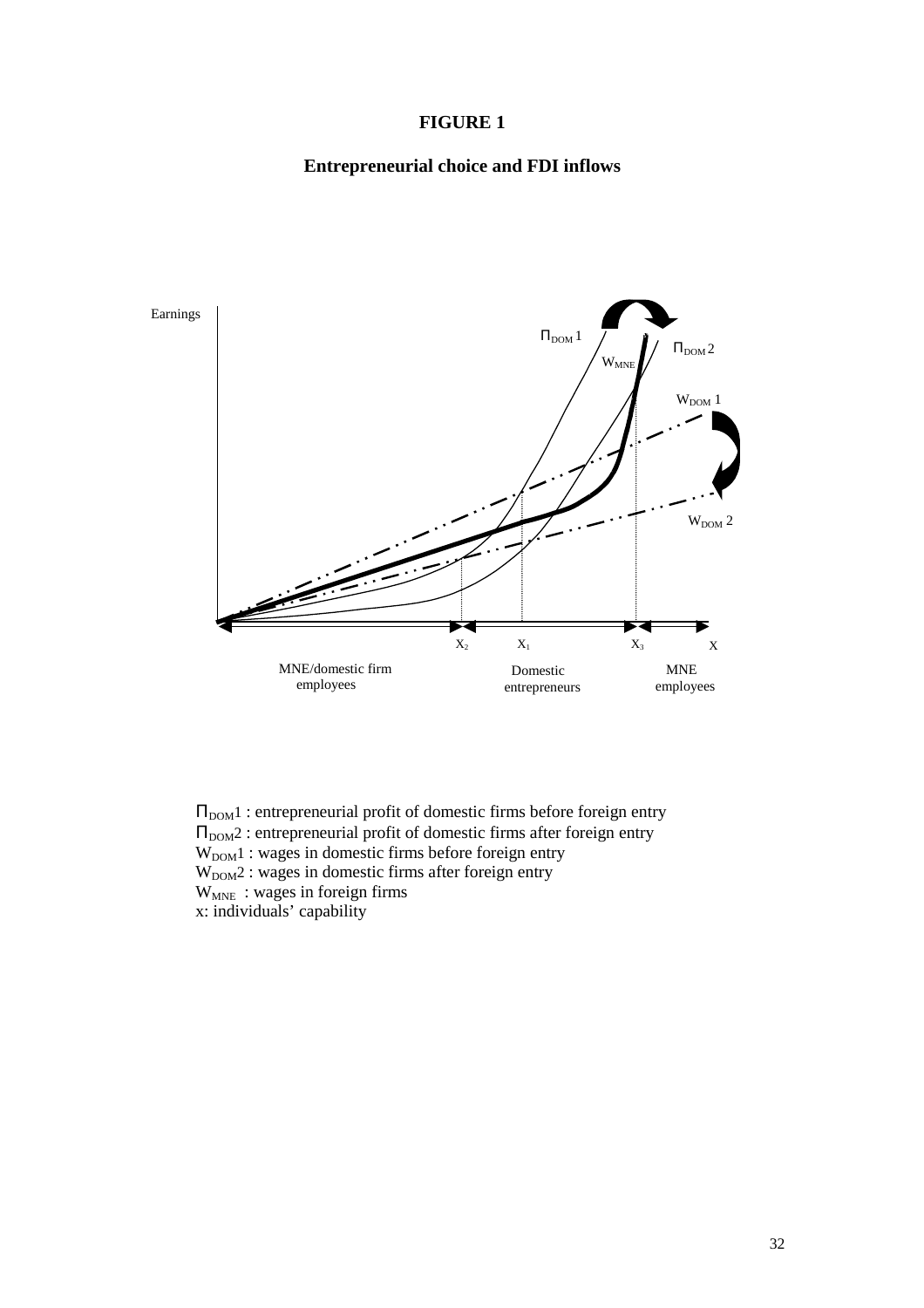## **ANNEX 1**

|                             | Mean  | <b>Standard deviation</b> |
|-----------------------------|-------|---------------------------|
| $PROFIT_{i, t-1}$           | 0.093 | 0.044                     |
| DOMGROWTH <sub>i. t-1</sub> | 0.047 | 0.094                     |
| $PHYSCAPi, t-1$             | 6.981 | 0.710                     |
| $\text{SCALE}_{i, t-1}$     | 2.417 | 0.943                     |
| DOMENTRY <sub>i, t-1</sub>  | 0.109 | 0.123                     |
| $DOMEXT_{i, t-1}$           | 0.064 | 0.067                     |
| IMPGROWTH <sub>i, t-1</sub> | 0.025 | 0.267                     |
| FORENTRY <sub>i, t-1</sub>  | 0.009 | 0.063                     |
| $\text{FOREXT}_{i, t-1}$    | 0.006 | 0.052                     |
| $LINK_{i, t-1}$             | 0.054 | 0.298                     |
|                             |       |                           |

## **Descriptive statistics of the independent variables**